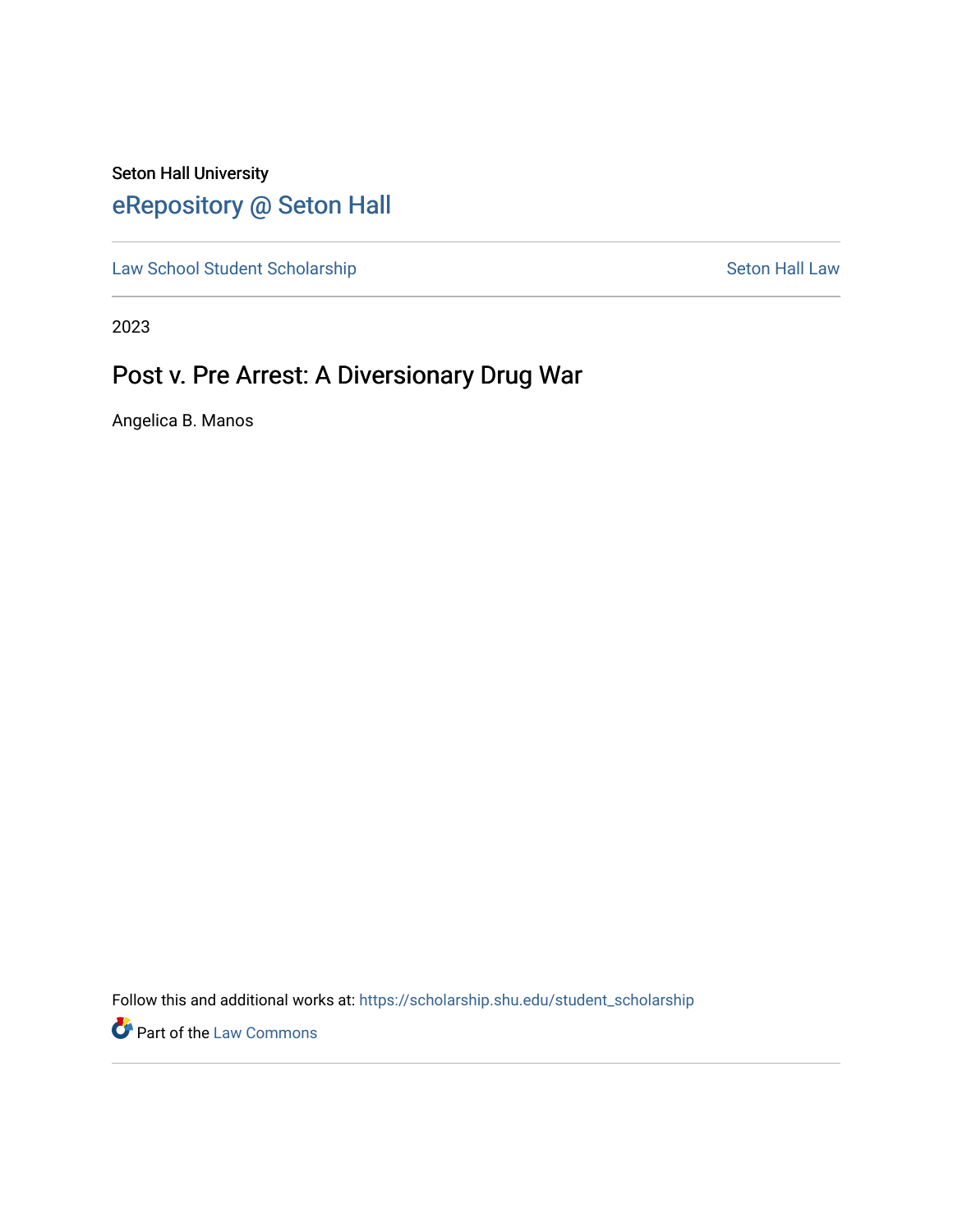# **Abstract**

*This analysis considers the few diversionary models surrounding drug charges, and whether they are the correct solution to the overcriminalization of drug laws or just a new pseudo-carceral system. While diversion programs are meant to be a progressive push in order to move addicts away from the criminal justice system, these programs are not enough to make the change from a punishment regime to one of purely rehabilitation. This analysis expands on discretionary problems, surveillance issues, and social stigmas that continue under both the post-arrest and pre-arrest diversion models.* 

 *This analysis finds that a nation-wide decriminalization of drugs would be a superior solution to target rampant addiction rather than punish those suffering from a disease with overbroad criminal laws.* 

# **Table of Contents**

| I.   | <b>HISTORY OF DIVERSION SURROUNDING DRUG CHARGES 7</b> |  |
|------|--------------------------------------------------------|--|
|      |                                                        |  |
|      |                                                        |  |
| H.   |                                                        |  |
|      |                                                        |  |
|      |                                                        |  |
|      |                                                        |  |
|      |                                                        |  |
|      |                                                        |  |
|      |                                                        |  |
|      |                                                        |  |
|      |                                                        |  |
| III. |                                                        |  |
|      |                                                        |  |
|      |                                                        |  |
|      |                                                        |  |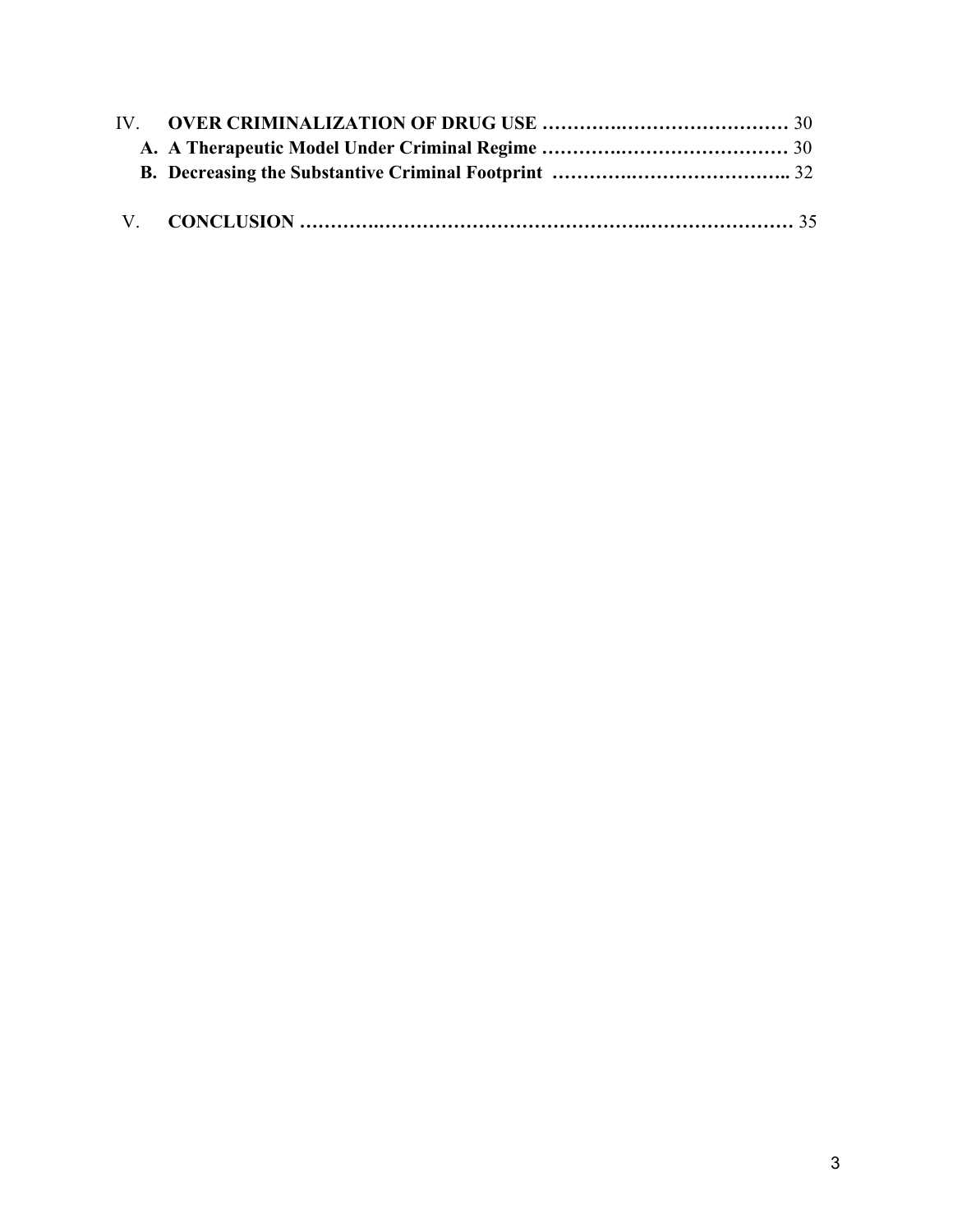## **Introduction**

Drug possession is the crime of "willfully possessing illegal substances." <sup>1</sup> This crime alone accounts for 80% of all drug-related arrests in the United States.<sup>2</sup> While the Supreme Court struck down a California statute which made the status of drug addiction a criminal offense, making it black letter law that no individual shall be prosecuted for their status including addiction, the country's criminalization of drug use has continued.

Richard Wheeler was hopelessly addicted to the narcotic Vicodin for 15 years. After suffering from a lower back injury while working, he was prescribed Vicodin which led to a ruthless love affair with opiods. Because his tolerance for Vicodin continued to rise as he took it, he needed much more of the drug than he was prescribed. Richard tried previously to get help, participating in outpatient treatment before the disease ultimately won its fight. In the year 2004, as many addicts going through withdrawal do, Richard dropped off a prescription written to be filled for someone else in order to obtain his drug of choice rather than go to the streets for it. When the pharmacist was made aware of this false-prescription, the incident was reported to law enforcement officers who were waiting for Richard when he arrived to pick it up. After being questioned, Richard admitted to signing his friend's name in order to pick up the script. Facing arrest, Richard pleaded with officers telling them he was severely addicted to Vicodin, taking up to 90 pills a month. An addict in desperation, Richard told police that he "would do anything to obtain these pills."

After being arrested, Richard voluntarily entered outpatient treatment at the Skyway House, where he was determined to take control of his life and fight back against his addiction

<sup>1 &</sup>quot;Drug Possession," Justia, October 16, 2021, https://www.justia.com/criminal/offenses/drug-crimes/drugpossession/.

<sup>2</sup> Wendy Sawyer and Peter Wagner, "Mass Incarceration: The Whole Pie 2020," Mass Incarceration: The Whole Pie 2020 | Prison Policy Initiative, 2020, https://www.prisonpolicy.org/reports/pie2020.html.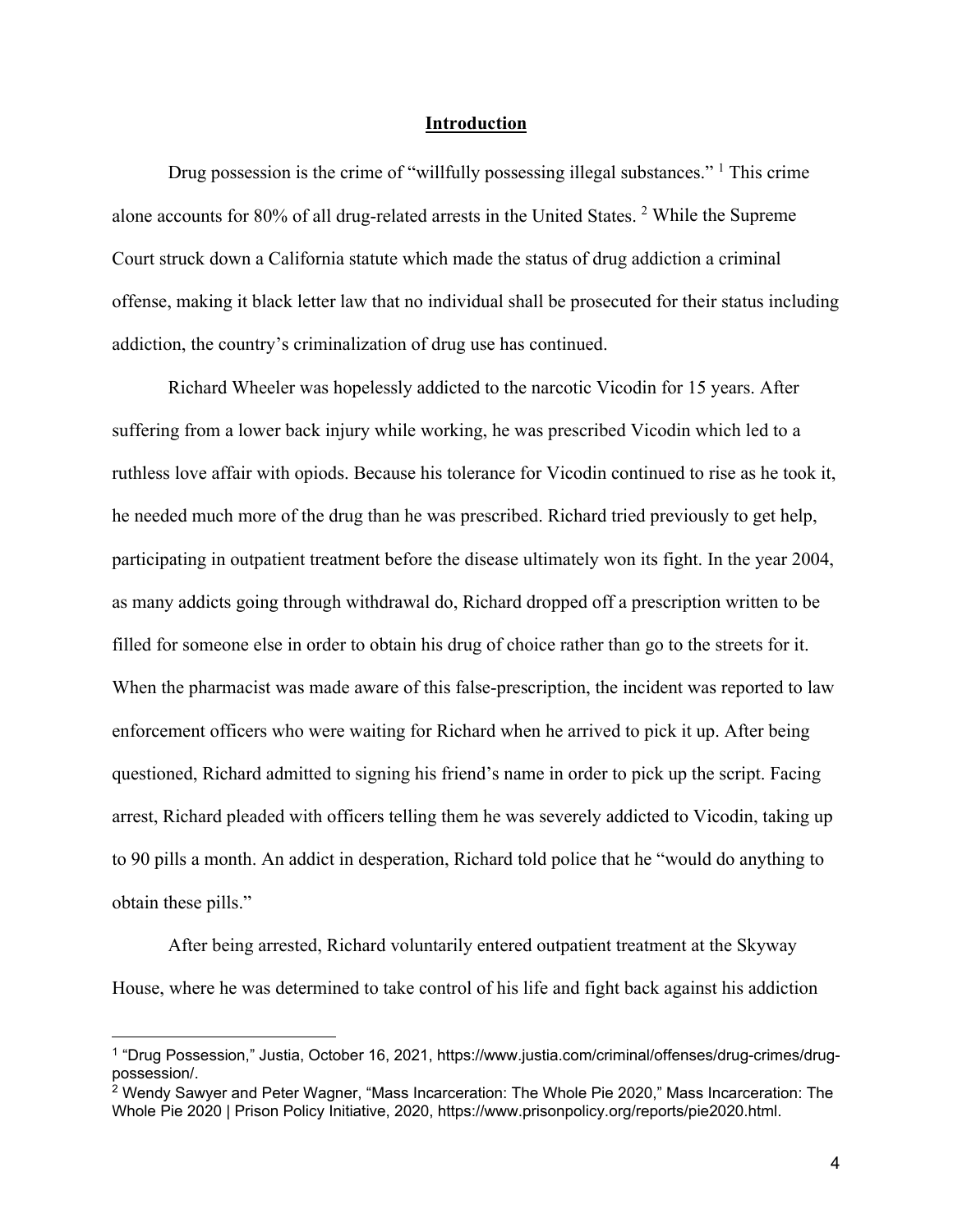which had been winning for so long. Unfortunately, because Richard had forged his friend's signature the underlying felony complaint he was charged with violated a health and safety code. Because of this charge, Richard's possession was no longer defined as a "nonviolent drug possession offense," and he was denied treatment under the Substance Abuse and Crime Prevention Act of 2000. Instead, Richard was sentenced to fight his disease on his own for two years in prison.

Addiction takes no prisoners. It targets those in big cities and small suburbs, those with white collar jobs or blue. This epidemic has run rampant under the guise of many names for decades- so why has nothing improved? Rather than normalize rehabilitation centers or clinical programs, individuals with the disease of addiction flood prison hallways and tiny jail cells. The slippery slope is drifted down by many, and what waits for them at the bottom is a record with felony charges, unpayable fines, and high rates of recidivism. Without getting to the core of the problem the system continues to eat people alive, aiming for the ones with the big red bullseye on their backs. The court in the Wheeler case had stated that the principal focus of the health and safety statute was actually aimed at forgery of a prescription for drugs,  $3$  making it clear that the target of these criminal laws are the addicts themselves.

In an incarceration system set up to lock away those suffering under the name of public safety and the common good, diversion programs were created to alter the pattern that the American prison system has repeated for years. With overpopulated prisons and extreme rates of drug use continued throughout the country, diversion programs are meant to help those before they get in too deep- before hitting the bottom of that slippery slope. While progressive in

<sup>3</sup> *See* People v. Wheeler, 127 Cal. App. 4th 873, 879 (3rd Cir. 2005).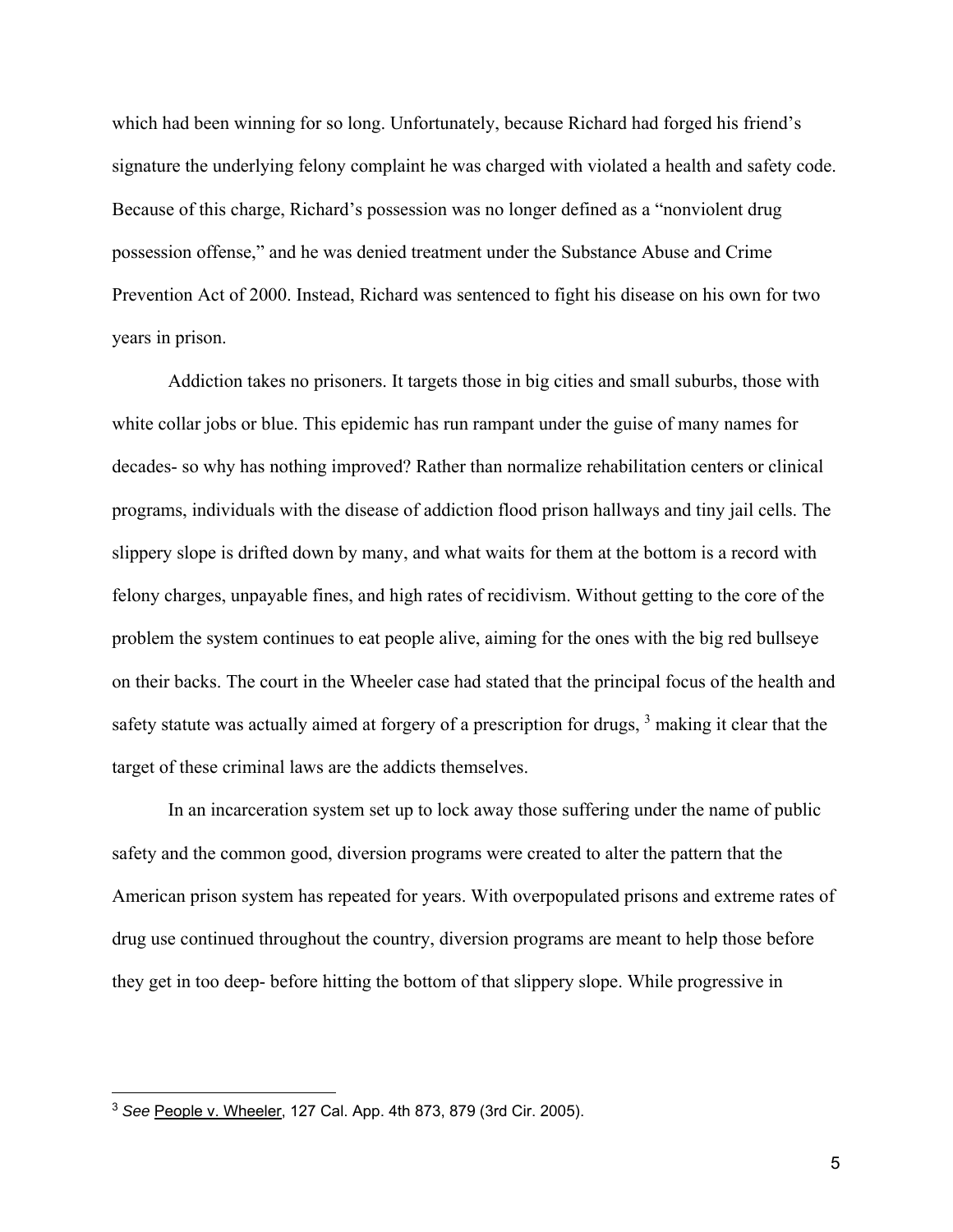thought, diversion programs seem to be a band-aid for the over criminalization of drug laws throughout the United States.

This analysis begins with the history of drug charges and how the War on Drugs pushed mass incarceration and a "tough on crime" regime. Starting with the beginning of diversion programs and how they came to rise, the second section takes a deeper dive into post-arrest diversion and their stated high success rates using programs such as drug courts. After acknowledging positives that surround post-arrest diversion, this analysis explains the flaws in the system which include: increased surveillance, social stigmas, and institutional discretion. Evaluating the post-arrest tactic helps to conclude that these diversionary models may be doing more harm than good to first-time drug offenders.

The third section of this analysis inspects the more progressive and upcoming system of pre-arrest diversionary models. While pre-arrest is a newer framework, there are a few influential programs taking the "lead" across the country, with hopes of taking arrest out of the situation for first-time offenders found with minor possession completely. Although these programs are exciting for youth and adult addicts never faced with the system previously, putting power in the hands of police discretion is a worrisome aspect. What comes with police discretion may also require an entirely new system of policing, with extreme reforms and training systems put into place. This analysis finds that pre-arrest diversion is plagued by the same issues as post-arrest diversion, just in different discretionary hands. Because of the blemishes plaguing diversionary programs, the fourth part of this analysis describes the overcriminalization of drug use, discussing why the therapeutic model under a criminal regime will never suffice.

This study concludes with an ultimate request: in order to improve diversion programs reformers must minimize cutting the broad overcriminalization of drug use. The controlling issue

6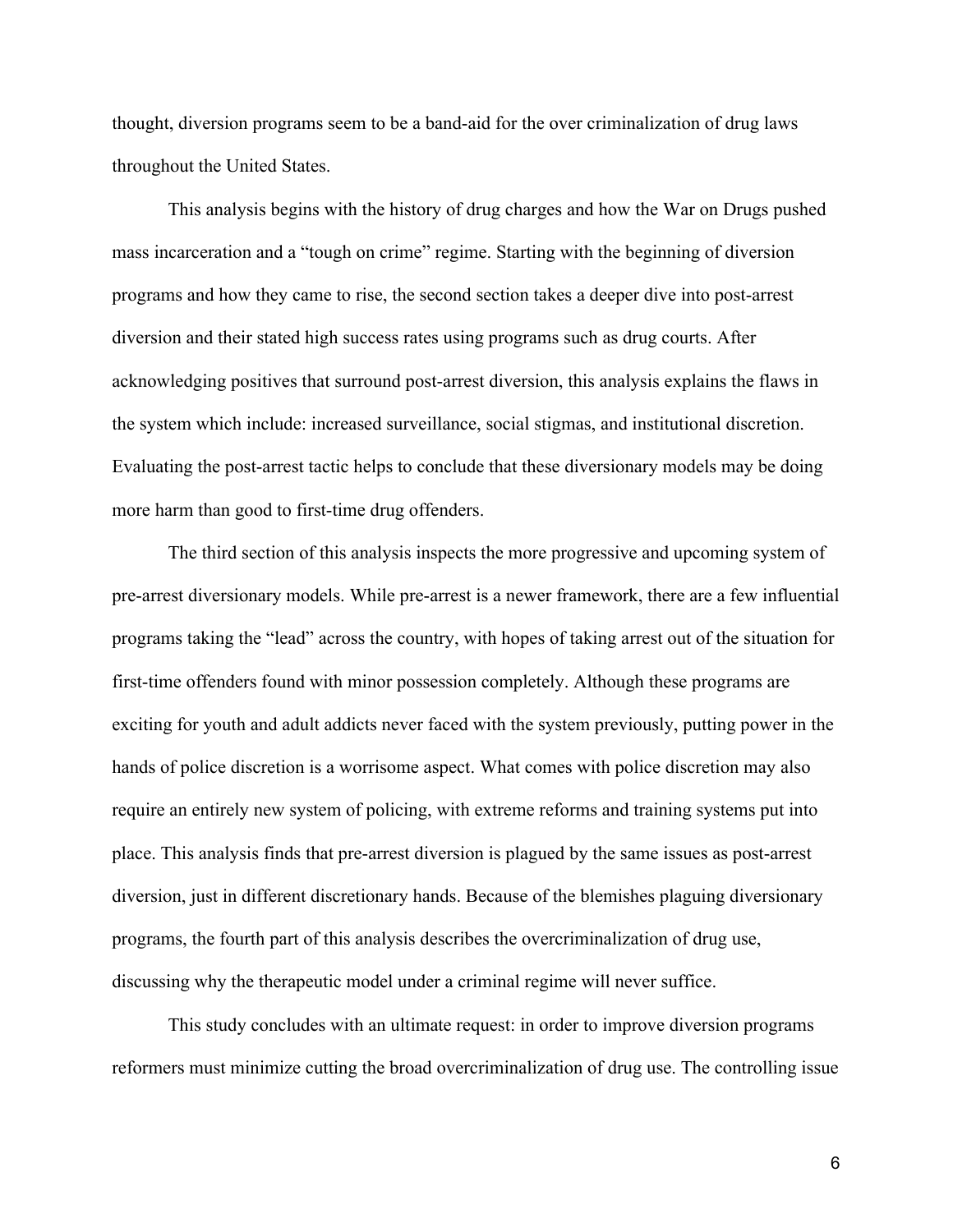are the excessive drug laws which target addicts despite the Robinson holding. So long as there is overcriminalization of drug laws, there will always be fatal flaws within diversion programs.

# **I. History of Diversion Surrounding Drug Charges**

Diversion is typically defined as an agreement between an individual accused of an offense and the judicial system, whereby the individual agrees to fulfill certain conditions in lieu of being prosecuted. <sup>4</sup> What began as a "tough on crime" stance to the War on Drugs era, soon became an overcriminalization of drug laws leading to overpopulated prisons filled with individuals charged with drug crimes.<sup>5</sup> With hopes of reforming the system for those suffering from addiction, progressives pushed for diversionary programs with a focus on rehabilitation rather than incarceration. <sup>6</sup> Created with good intentions and a desire for change within the prison system, diversion programs were born.

## A. Arrests Relating To Drug Charges

The drug epidemic that has barreled through the United States for decades has had a devastating impact on every part of the country. The disease that is known as drug addiction does not discriminate against those based on race, gender, income, or religion, and the incarceration system is happy to greet those who are charged with drug offenses with open arms.

The United States has the largest prison population in the world, with over 2.3 million adults incarcerated.<sup>7</sup> Out of the millions detained, 1 in 5 incarcerated people are locked up for a

<sup>4</sup> Rev. Code Wash. § 13.40.080

<sup>5</sup> *See* William J. Stuntz, *The Collapse of American Criminal Justice* (Cambridge, MA: Belknap Press of Harvard University Press, 2013), 274.

<sup>6</sup> *See* Sally T. Hillsman, Pretrial Diversion of Youthful Adults: A Decade of Reform and Research, 7 Just. Sys. J. 361, 372 (1982)

<sup>7</sup> *See* United States v. Gregg, 435 Fed. Appx. 209, (4th Cir. 2011).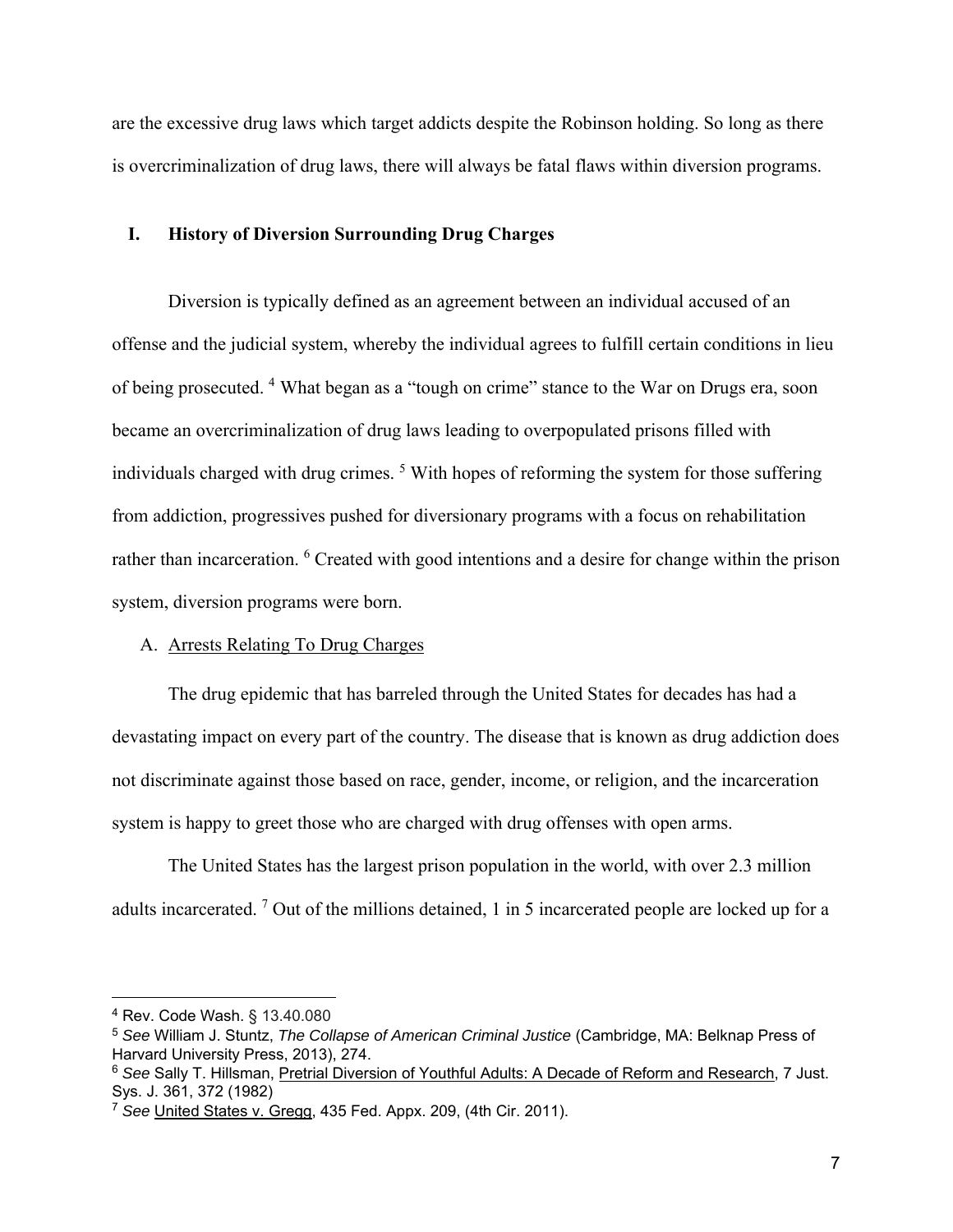non-violent drug offense. <sup>8</sup> With over 1 million drug possession arrests every year, there are about six times as many arrests for drug possession as for drug sales. <sup>9</sup> Today, drug offenses constitute the most prevalent ground for arrest in the country. <sup>10</sup>The reason these numbers have continued to grow since the 1980's relates back to the War on Drugs, manufactured by the Nixon administration and further pursued by President Reagan. The President's intention to make drug use public enemy number one escalated quickly. While addiction was a reasonable concern, the media pushed scare tactics in order to convince the public that this problem could only be solved in one way: being tough on crime. While in the early 1970s the United States maintained a philosophical goal of rehabilitation, as the "war on drugs" made headlines, theories began to shift. <sup>11</sup>In order to completely skew the public's mindset, drugs were ultimately paired with violent crimes, both politically and in the mainstream media. 12 Many policymakers began to conclude that "nothing works," in rehabilitation and the narrative that treatment was ineffective as crime control became the growing principle.<sup>13</sup> With this shift, there was an increase in sentence-lengths, an expansion of criminal offenses, and a decline in rehabilitation.<sup>14</sup> In the decade of the 1980s, the number of arrests nationwide grew by 40%, with the largest increases in arrest rates being for violation of laws prohibiting drug sales, and possession. <sup>15</sup> During this

<sup>8</sup> Wendy Sawyer and Peter Wagner, "Mass Incarceration: The Whole Pie 2020," Mass Incarceration: The Whole Pie 2020 | Prison Policy Initiative, 2020, https://www.prisonpolicy.org/reports/pie2020.html. 9 Wendy Sawyer and Peter Wagner, "Mass Incarceration: The Whole Pie 2020," Mass Incarceration: The Whole Pie 2020 | Prison Policy Initiative, 2020, https://www.prisonpolicy.org/reports/pie2020.html. <sup>10</sup> *See* Mary Fan, Street Diversion And Decarceration, 50 Am. Crim. L. REv. 165, 167 (2014).

<sup>11</sup> *See* Don Stemen, Beyond the War: The Evolving Nature of The U.S. Approach to Drugs, 11 Harv. L. & Pol'y Rev. 375, 386 (2017).

<sup>12</sup> *See* Shima Baradaran, Drugs and Violence, 88 S. Cal. L. Rev. 227, 243 (2015)

<sup>13</sup> *See* Don Stemen, Beyond the War: The Evolving Nature of The U.S. Approach to Drugs, 11 Harv. L. & Pol'y Rev. 375, 386 (2017).

 $14$  Id.

<sup>15</sup> *See* Steven Belenko, The Challenges of Integrating Drug Treatment Into The Criminal Justice Process, 63 Alb. L Rev. 833, 835 (2000)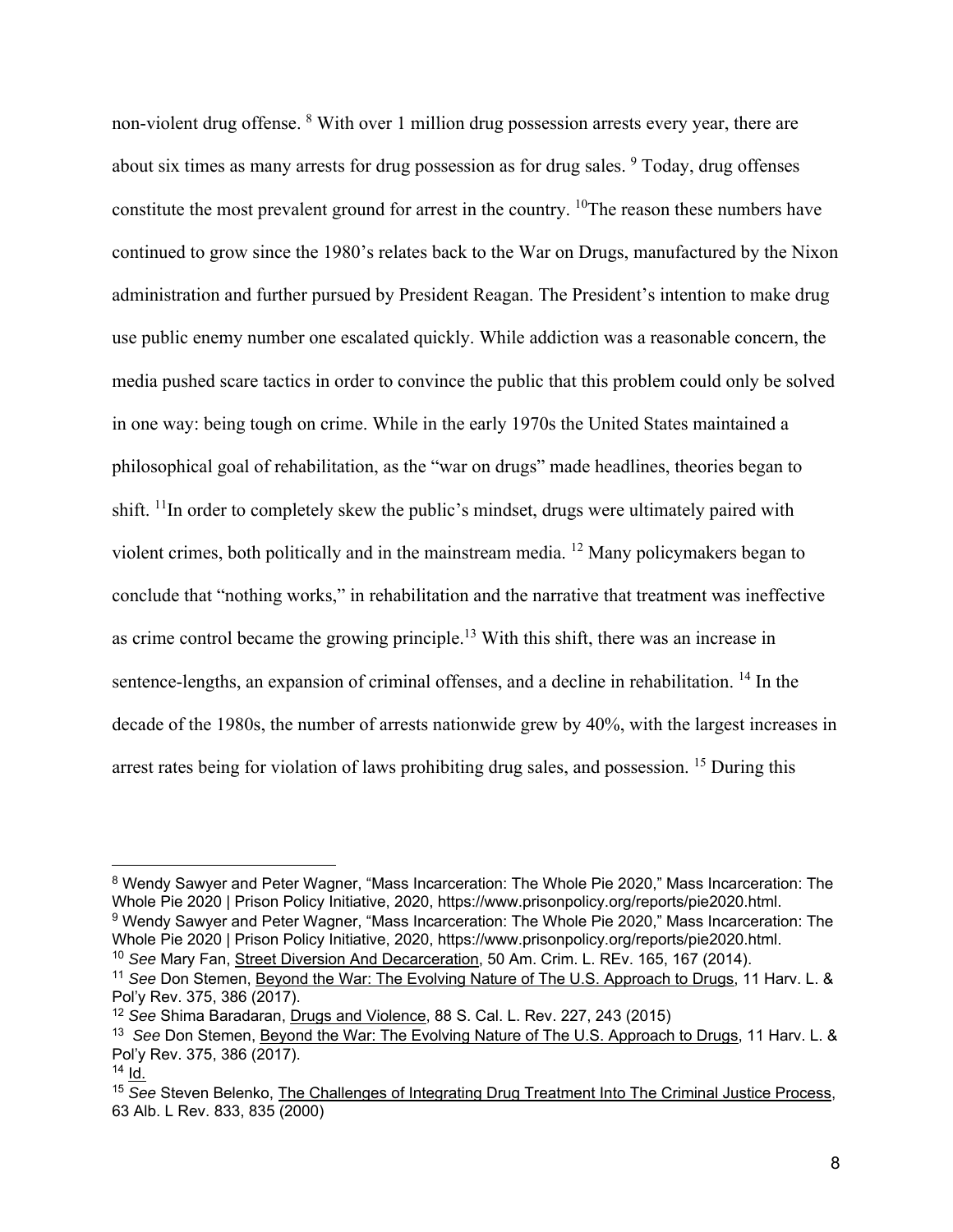period, arrests for drug law violations grew at four times the rate of arrests for violent felonies. 16 While a majority of those incarcerated were drug offenders suspected of no other crimes, the laws controlling their punishment were created for violent offenders. <sup>17</sup> Because of this, many nonviolent drug offenders were punished both for crimes they had committed and for the violence of the drug markets that they participated in. 18While the years went on and the administrations changed, the country has yet to see a decline in those arrested on drug charges. Because as we have come to learn, drug punishment does not actually deter violence, violence levels have remained high while drug punishment has only continued to grow. <sup>19</sup>In fact, drug arrests have actually tripled since 1980, resulting in over 31 million people being arrested for drug offenses since the war on drugs began. 20

Drug addiction among the masses incarcerated is a clear common trait. Data on prison inmates in 1997 had 83% of the state prison population being substance-involved. <sup>21</sup> While a law which makes a criminal offense of a disease would be thought to be an infliction of cruel and unusual punishment in violation of the Eighth and Fourteenth Amendments,  $^{22}$  the majority of those in the prison system are suffering from the disease of addiction. Once in prison, according to data from 2004, only 14.1 percent of inmates who used drugs in the month before their offense had participated in treatment since their admission to prison. <sup>23</sup>While laws targeting status of a

 $16$  Id.

<sup>17</sup> *See* William J. Stuntz, *The Collapse of American Criminal Justice* (Cambridge, MA: Belknap Press of Harvard University Press, 2013), 274.

<sup>18</sup> *See* William J. Stuntz, *The Collapse of American Criminal Justice* (Cambridge, MA: Belknap Press of Harvard University Press, 2013), 288.

<sup>19</sup> Id.

<sup>20</sup> *See* Michelle Alexander, "The Rebirth of Caste," in *The New Jim Crow* (The New Press, 2020), 76.

<sup>21</sup> *See* Steven Belenko, The Challenges of Integrating Drug Treatment Into The Criminal Justice Process, 63 Alb. L Rev. 833, 835 (2000)

<sup>22</sup> *See* Robinson v. California 370 U.S. 660, 676 (1962)

<sup>23</sup> *See* Leslie E. Scott, Drug Decriminalization, Addiction, and Mass Incarceration: A Theories of Punishment Framework For Ending The War on Drugs. 48 N. Ky. L. RRev. 267, 289 (2021)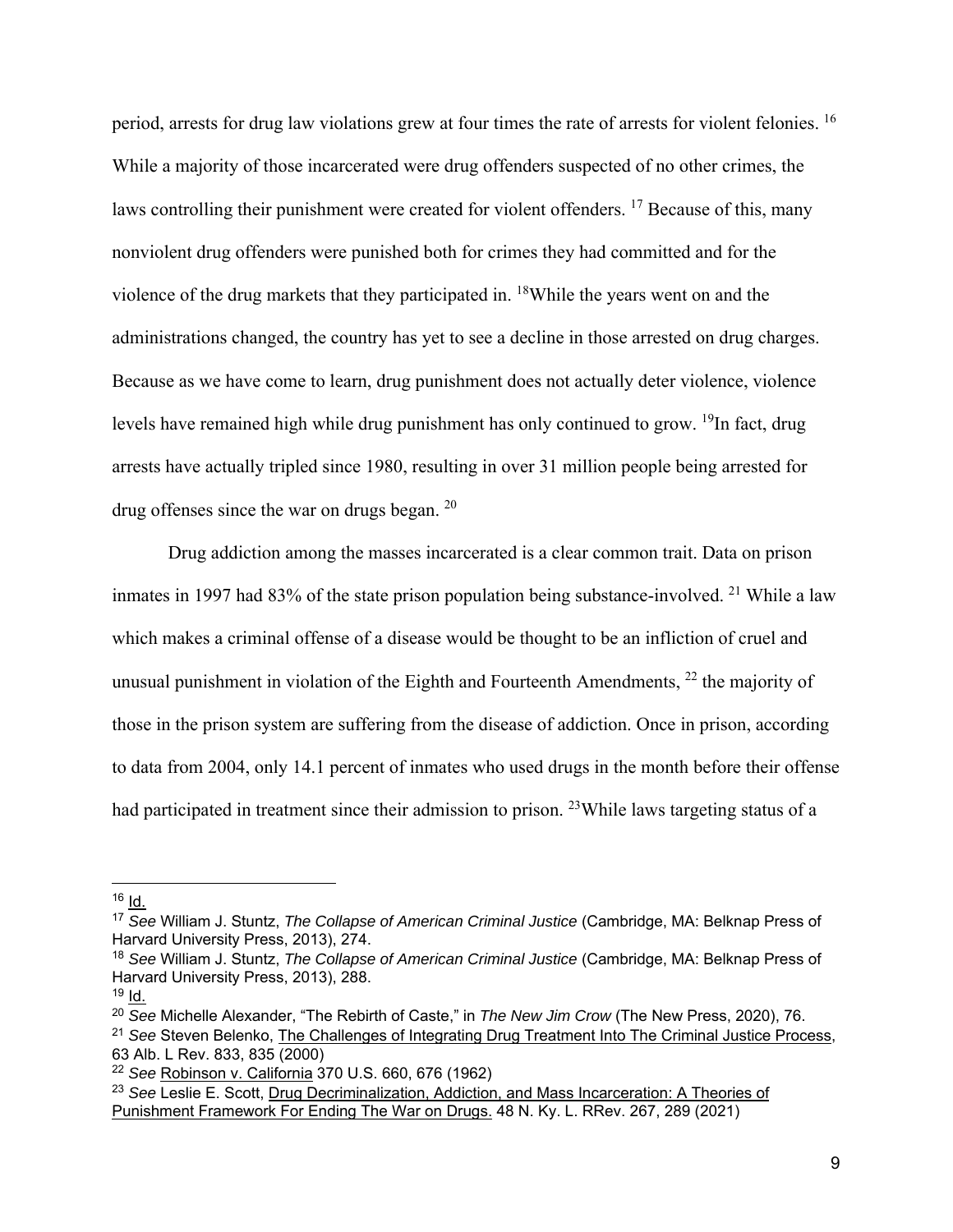person are discriminatory and not to be implemented, the rates at which the prison systems are filled with substance-addicted persons seems to have targeted a certain type of individual. An onerous problem when arresting substance-addicted individuals is that without the proper help after their sentence is completed, their addiction will only push them to continue pursuing criminal activities. Thrown back into the same environment with a new record and a severe addiction problem, recidivism is inevitable. The NCASA reported a high rate of recidivism among substance-involved inmates compared to the rest of the population, due to the failure to provide effective treatment.<sup>24</sup> Increased recidivism rates of inmates who are addicts proves that only relying on the incarceration system fails to focus on the main issue: drug addiction leading to criminal conduct, and a repetition of the same cycle.  $25$  While our criminal system deems addiction to be of one's own volition that must be punished through fines, probation, or jail time, the question further presents itself - is mass incarceration the answer to addiction, or is there another way to rehabilitate and restore our country and criminal justice system?

#### B. Beginning of Diversion Programs

 Massachusetts Criminal law defines "diversion," as the practice of moving a case away from the criminal system to find effective alternatives. 26 Formal diversion programs were created in the 1960s, pushed by the discontent of reformers of the sixties in addressing deeper problems involved in criminal drug cases. <sup>27</sup> The prompt for change in the U.S. judicial system's approach to drug addicted offenders stemmed from the case of Robinson v. California, where the Supreme Court struck down a California statute which made the status of drug addiction a

<sup>24</sup> *See* Julie A. Warren, Defining the Opioid Crisis and the Limited Role of the Criminal Justice System Resolving It, 48 U. Mem. L. Rev. 1206, 1207 (2018)

<sup>25</sup> Id. at 1208.

<sup>26</sup> *See* 1 LNPG: Massachusetts Criminal Law §10.05

<sup>27</sup> *See* Sally T. Hillsman, Pretrial Diversion of Youthful Adults: A Decade of Reform and Research, 7 Just. Sys. J. 361, 372 (1982)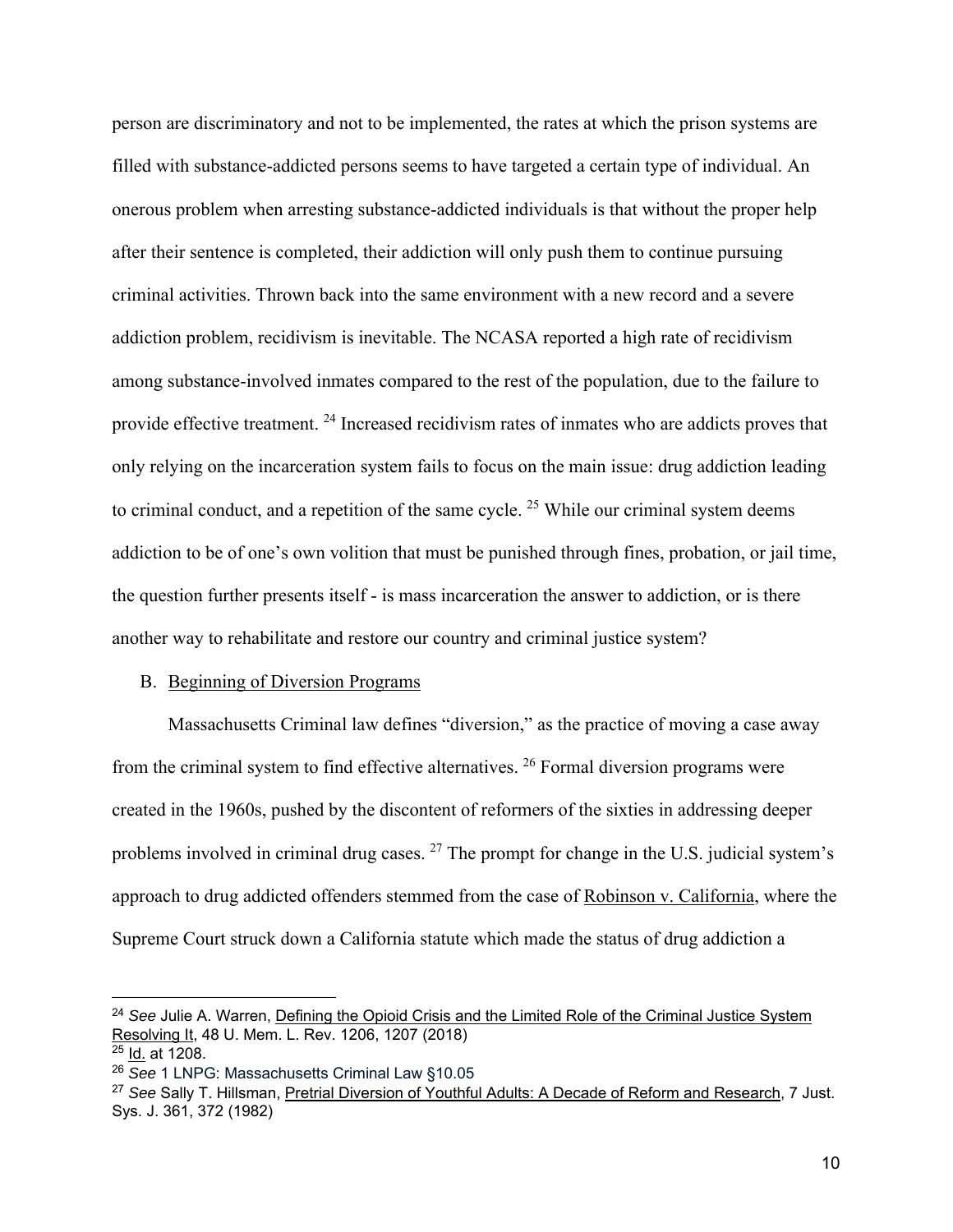criminal offense. 28 The Court held that penalizing drug addiction is the same as criminalizing a disease, which would be cruel and unusual punishment under the Eighth and Fourteenth Amendments. <sup>29</sup> Following the judiciary's lead, Congress passed the Narcotic Addict Rehabilitation Act of 1966, which gave courts the authority to sentence drug addicts who violated Federal criminal laws to treatment programs rather than imprisonment. 30 California began to pave the way for alternative programs, codifying sections 1000-1000.4 of the California Penal Code in 1972, which authorized the courts to "divert" from the normal criminal process when those charged met the requirements of not yet having gone to trial and found to be suitable for treatment at the local level.  $31$  While states slowly began to follow suit, many differing programs came about and a post-arrest diversionary tactic was implemented around the country.

## **II. Post-Arrest Diversion**

While diversionary programs have accumulated throughout the years under different names and different ideologies, the most typical type of diversion in the United States is known as post-arrest diversion. Post-arrest diversion as defined by the National Association of Pretrial Services Agencies is, "a voluntary option which provides alternative criminal case processing for a defendant charged with a crime that ideally, upon successful completion of an individualized program plan, results in a dismissal of the charges." 32 These traditional diversion programs occur after a person has already been arrested, and commonly have already had charges been filed against them. 33 Ranging from specialized problem-solving courts to state implemented

<sup>28</sup> *See* Robinson v. California, 370 U.S. 660, 668 (1962)

 $29$  Id.

<sup>30</sup> *See* Megan N. Krebbeks, One Step at a Time: Reforming Drug Diversion Programs in California, 13 Chap. L. Rev. 417 (2010).

<sup>31</sup> Id. at 420.

<sup>32</sup> *See* Christine S. Scott-Hayward, Rethinking Federal Diversion: The Rise of Specialized Criminal Courts, 22 Berkeley J. Crim. L. 47, 56 (2017).

<sup>&</sup>lt;sup>33</sup> ld.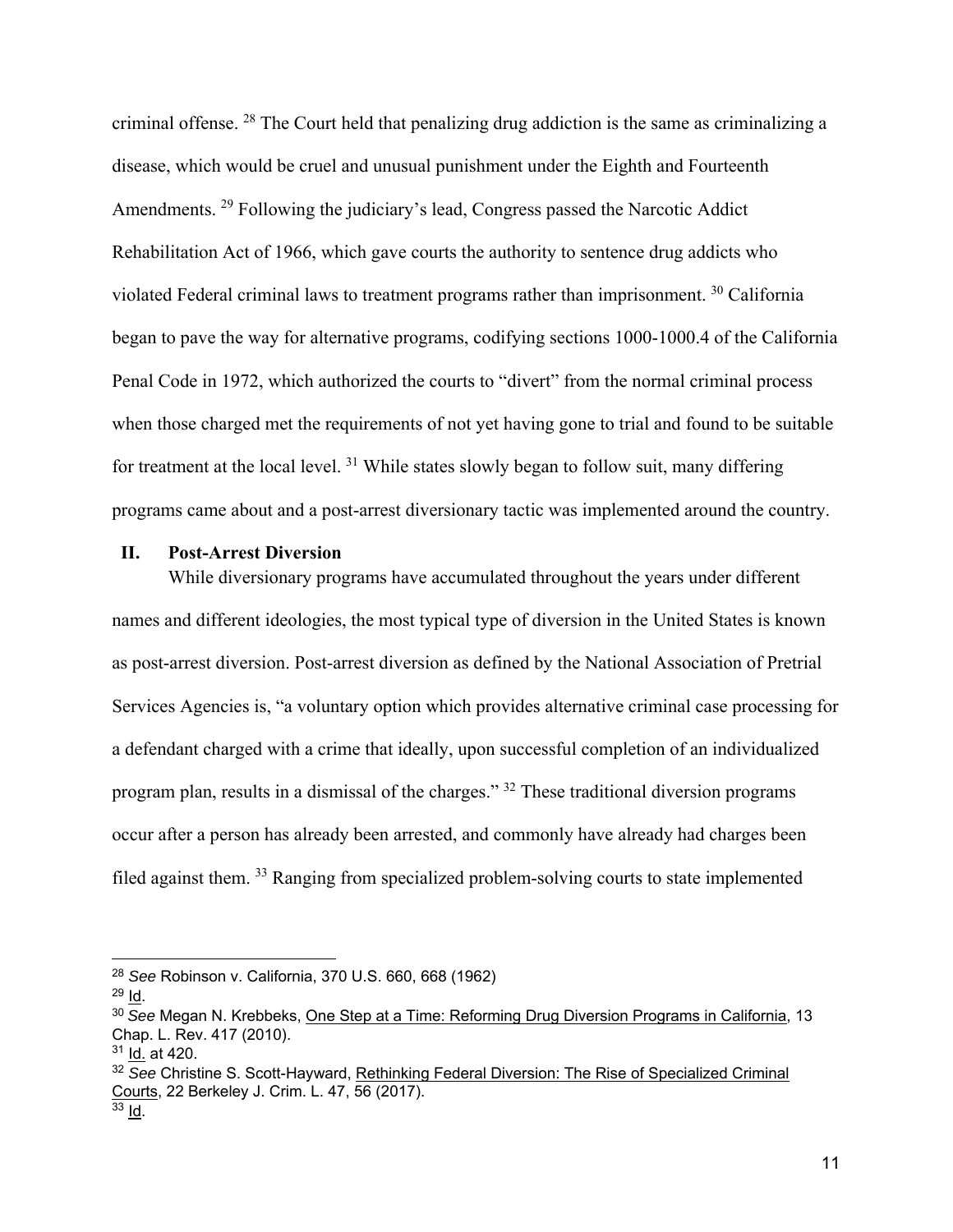programs, eligible defendants apply for admission and aim for rehabilitation rather than incarceration. What seemingly began as a hopeful alternative to being placed in a prison system for minor drug charges, post-arrest diversion programs carries many negatives of its own. From abuse of discretion to continued stigma, post-arrest diversion tends to grapple with many of the same harms that come with incarceration itself.

## A. Background

 Post-arrest diversion, or otherwise known as pre-trial diversion, is said to provide another avenue by which the incarceration process can be avoided. Usually, a decision to allow a defendant to enter a pre-trial diversion program is a decision not to prosecute under the scope of prosecutorial discretion. 34 While seemingly progressive, post-arrest diversion programs are selective in who it considers. Even though it is dependent on the program and the state, all programs have eligibility criteria and defendants chosen to participate in post-arrest diversion programs are typically first-time offenders with non-violent charges and would likely do well in a rehabilitative environment. 35 In California, a person is ineligible if they are charged with possession of small amounts of narcotics while in the possession of a loaded firearm, whereas in Florida, any person is eligible if they are charged with a non-violent felony of the third degree. <sup>36</sup> Most pre-trial programs require that the application be made by the defendant seeking admission to the program, where an investigation follows.  $37$ In New Jersey, consent to admission must be granted by both a program administrator and the prosecutor.  $38$ These programs require that the defendant be admitted into a period of supervision where the criminal charges are suspended for

<sup>34</sup> 3 Defense of Narcotics Cases § 6.02 (2021)

 $35$  3 Defense of Narcotics Cases § 6.02 (2021)

<sup>36</sup> Id.

<sup>37</sup> Id.

 $38$  Id.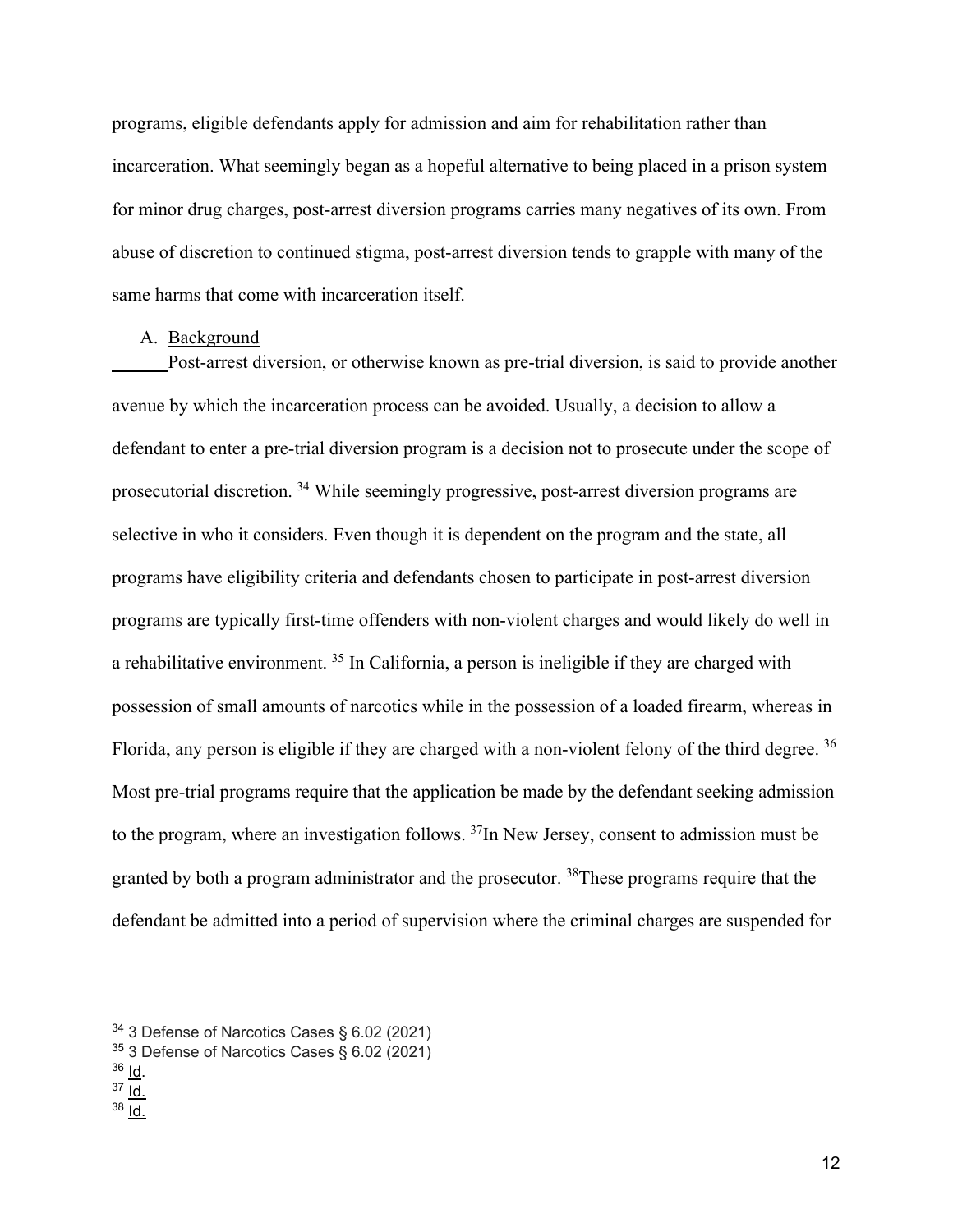the time being. 39 In California, while the defendant is receiving treatment, the case is managed by the probation department which files reports with the trial court regarding the defendant's participation in treatment. <sup>40</sup>Only upon successful completion of the required conditions are the criminal charges then dismissed, resulting in no conviction. 41 If the defendant does not finish the program or fails to overcome their addiction in the eyes of the State, criminal proceedings are reinstated. 42

# B. Programs

# i. Drug Courts

 Drug Courts emerged as a direct response to the growing number of drug-related cases after the spike during the "War on Drugs." 43 The first modern drug court was opened in 1989 in Dade County, Florida.<sup>44</sup> What originally began as problem-solving courts taking on many issues within the incarceration system, the idea of drug courts soon grew rapidly.<sup>45</sup> In 1997, the National Association of Drug Court Professionals ("NADCP") defined drug courts as having ten key components, ranging from who is identified as an eligible participant to ongoing judicial interaction. 46These courts operate at the pre-trial stage to instead divert offenders into drug treatment programs rather than the usual prison system. <sup>47</sup> In these systems, the judge takes on a

<sup>39</sup> Id.

<sup>40</sup> *See* Gregory A. Forest, Sealing the Record: Helping Rehabilitated First-Time Drug Offenders to Get Jobs, 35 McGeorge L. Rev. 597, 598 (2004)

 $\overline{41}$  Id.

<sup>42</sup> Id.

<sup>43 &</sup>quot;National Institute of Justice- Update: The Drug Court Movement."

https://www.ojp.gov/pdffiles/drgctmov.pdf

<sup>44</sup> *See* Stephen Hunter, New Jersey's Drug Courts: A Fundamental Shift From The War on Drugs To A Public Health Approach For Drug-Related Crime, 64 Rutgers L. Rev. 795, 797 (2012).

<sup>45</sup> *See* Miller, Embracing Addiction: Drug Courts and the False Promise of Judicial Interventionism, 64 Ohio St. L.J. 1479, 1482 (2004)

<sup>46</sup> *See* Stephen Hunter, New Jersey's Drug Courts: A Fundamental Shift From The War on Drugs To A Public Health Approach For Drug-Related Crime, 64 Rutgers L. Rev. 795, 797 (2012).

<sup>47</sup> *See* Miller, Embracing Addiction: Drug Courts and the False Promise of Judicial Interventionism, 64 Ohio St. L.J. 1479, 1482 (2004)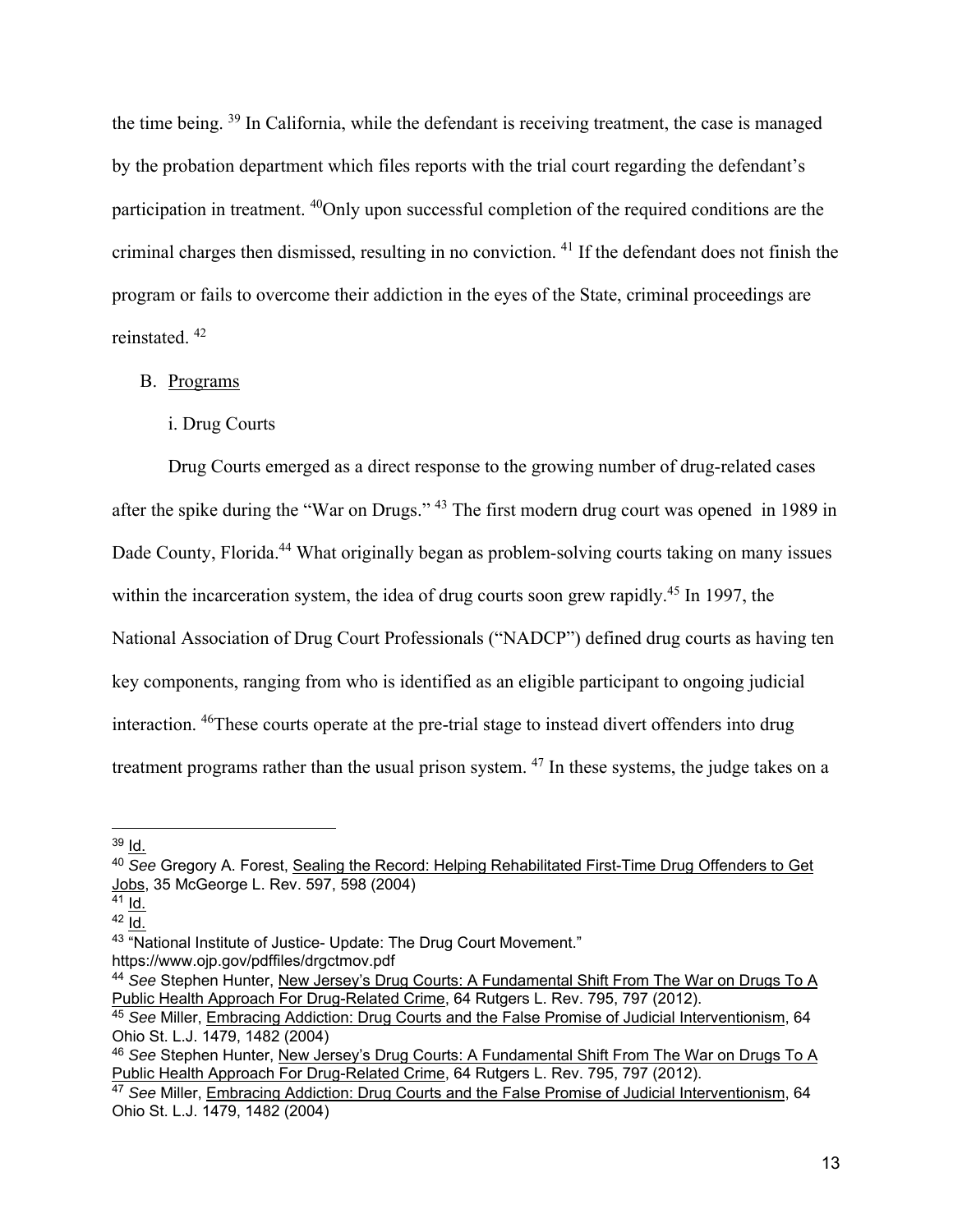direct role as a participant in the defendant's rehabilitative process. <sup>48</sup> The drug court movement began by "a few hardworking and charismatic judges trying to find a way to provide valuable help to drug users, and to mitigate the severity of mandatory sentencing in drug cases." <sup>49</sup> The original drug court model operated on a therapeutic treatment model, planning these courts around the idea of treating "a specific problem these defendants have which makes them contribute to criminal behavior."<sup>50</sup>As of 2010, more than 2,500 drug court programs are operating across the country, becoming one of the most important decarceration innovations. 51

 New Jersey's implementation of drug courts arose from an extremely draconian response to the war on drugs, despite it being a more moderate state.  $52$  After enacting mandatory minimum sentences and excessive incarceration for drug offenses, these policies began to fail and target low income, minority communities, which led the State to begin to experiment with drug courts. <sup>53</sup> New Jersey decided to take on pilot programs in Camden, Essex, Union, and Passaic counties in the mid-1990s, modeling them after NADCP's key components.<sup>54</sup> Because the programs were regarded as successful, nearly ten years later New Jersey moved forward with a statewide implementation of drug courts.<sup>55</sup> The state created "four progressive phases" of substance abuse treatment and probationary supervision: stabilization, positive change, relapse prevention, and commencement. <sup>56</sup> These four phases are tracked by a drug court team, which consists of court staff, probation officers, treatment counselors, substance abuse evaluators, and

 $53$   $\overline{\text{Id}}$ .

<sup>48</sup> Id. at 1482.

<sup>49</sup> *See* Christine S. Scott-Hayward, Rethinking Federal Diversion: The Rise of Specialized Criminal Courts. 22 Berkeley J. Crim. L. 47, 57 (2017).

 $50$  Id.

<sup>51</sup> *See* Mary Fan, Street Diversion And Decarceration, 50 Am. Crim. L. REv. 165, 180 (2014).

<sup>52</sup> *See* Stephen Hunter, New Jersey's Drug Courts: A Fundamental Shift From The War on Drugs To A Public Health Approach For Drug-Related Crime, 64 Rutgers L. Rev. 795, 797 (2012).

<sup>54</sup> Id. 55 Id.

<sup>56</sup> Id. at 810.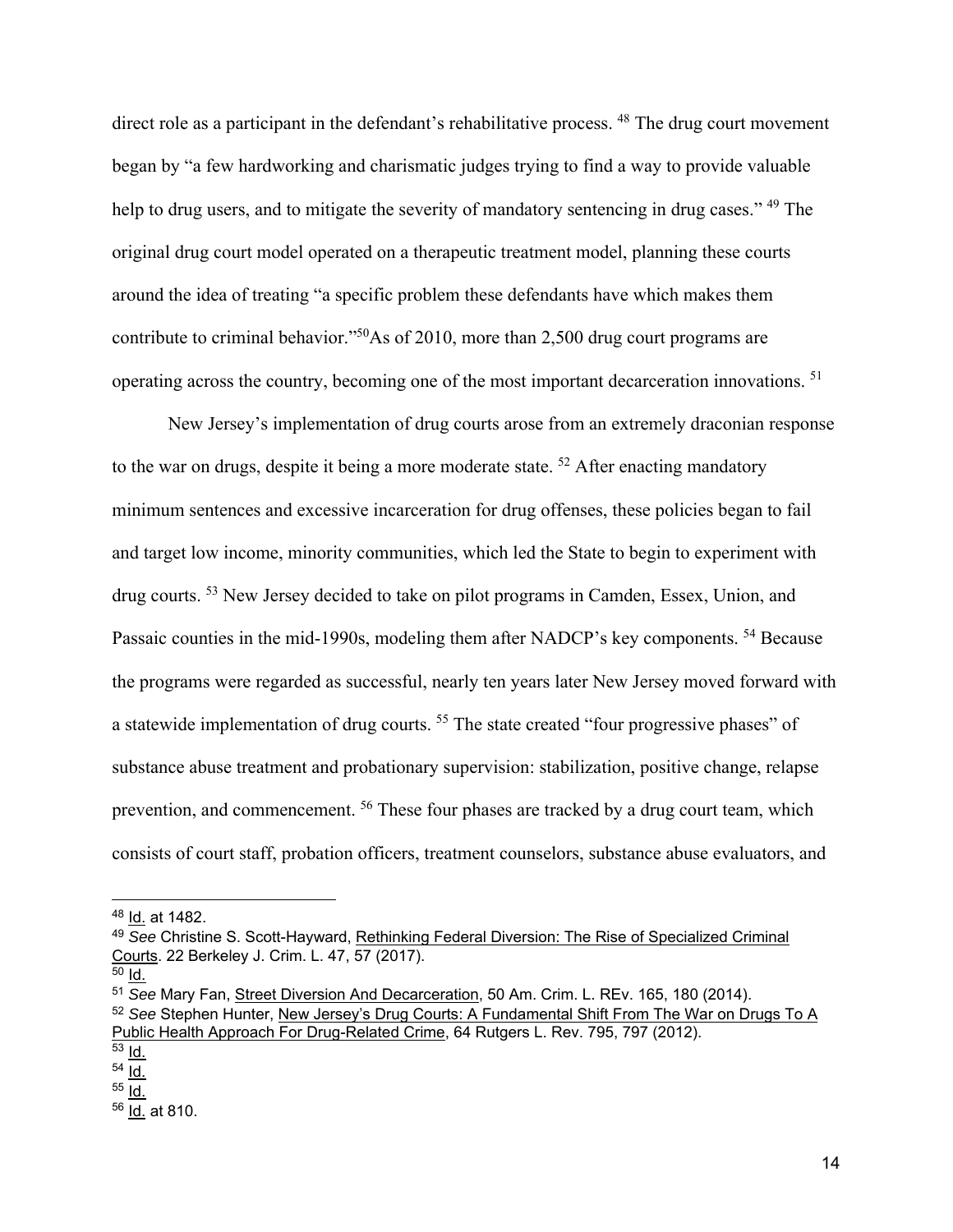the prosecutor and defense attorney. <sup>57</sup> The goal of the team is to help the defendant through the process of recovery in a more personal, endearing way. 58 By 2010, the AOC had reported that New Jersey Drug Court graduates were "re-arrested for a new offense at only 16%, while the rate of incarceration in a state prison was 4%." 59

 Because of the claimed success rate of drug courts, the Legislature broadened the scope of admittance in 2012, permitting a court to sentence a qualified offender to Drug Court even if the offender does not seek admission and is a third-degree offender. <sup>60</sup> In the case of State v. Maurer, the Superior Court of New Jersey reversed a judgment finding the defendant ineligible for Drug Court, focusing on the different "tracks" offered to offenders in the state. <sup>61</sup> In Maurer, the defendant was a twenty-five year old with a history of several controlled dangerous substance offenses. 62 When defendant was found during surveillance of an area in Camden known for its drug activity, police detained him and found a stolen handgun in his vehicle. <sup>63</sup> While awaiting his sentence, defendant entered into a substance abuse counselling program and applied for admission to Drug Court in Gloucester County. 64 The district court denied defendant's admission citing his prior offenses. 65 The appellate court focused on the two separate tracks for admission into Drug Court, set out by the Manual. Under the first track, the applicant must have committed a crime that is subject to incarceration, and the judge must find the applicant satisfies

<sup>57</sup> Id.

<sup>58</sup> Id.

<sup>&</sup>lt;sup>59</sup> Id. (These numbers were compared with the rate of re-arrest for drug offenders released from prison at  $54\%$  and a re-conviction rate of 43%).

<sup>60</sup> *See* State v. Maurer, 438 N.J. Super. 402, 414 (2014).

<sup>61</sup> *See* State v. Maurer, 438 N.J. Super. 402, (2014).

 $62$  Id. at 406.

<sup>63</sup> Id. at 407.

<sup>64</sup> Id.

 $65$  Id.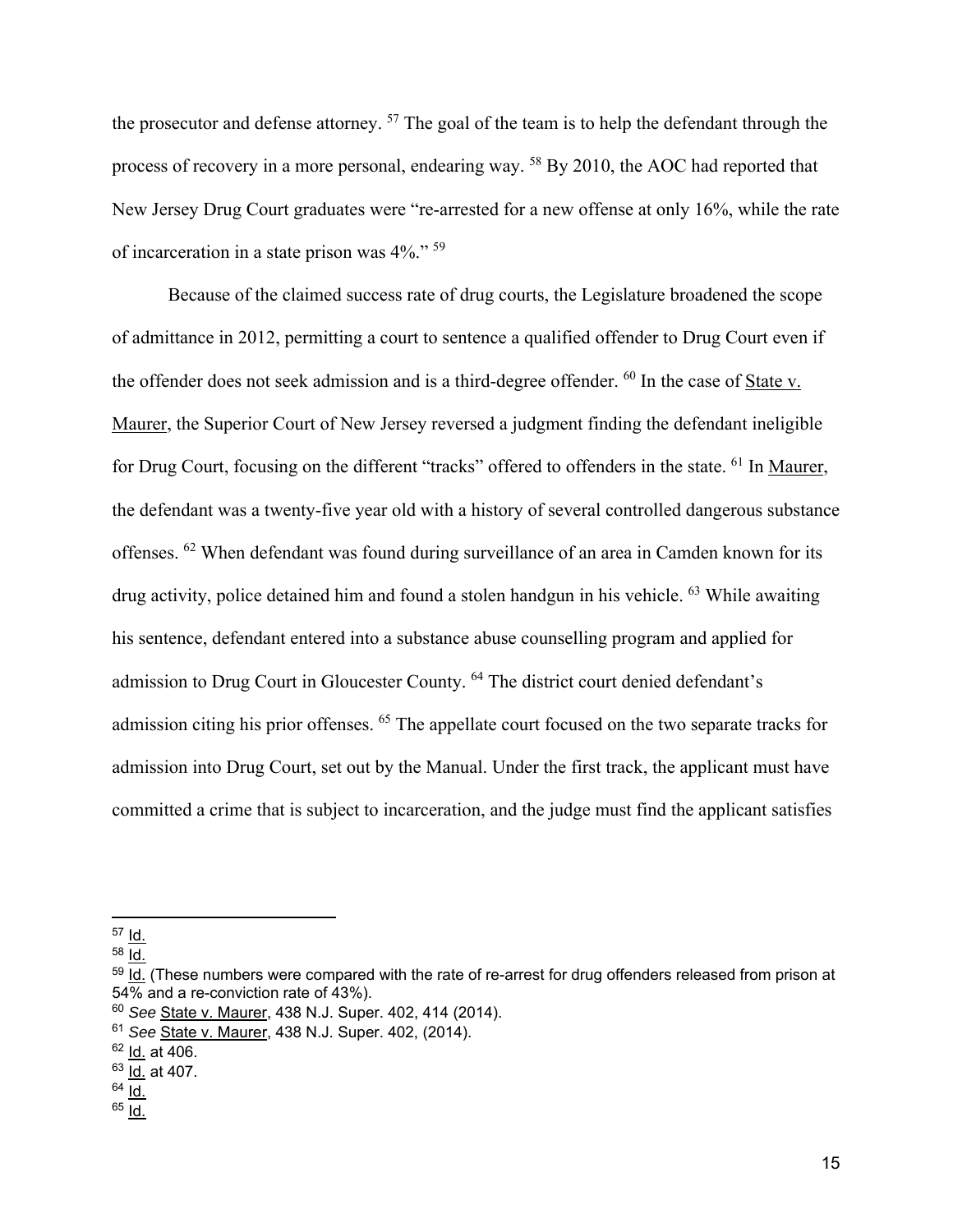nine factors. <sup>66</sup> Under this track, the judge imposes a five-year period of special probation. <sup>67</sup> Under track two, an applicant is eligible for Drug Court if the person has a substance dependence, has not been previously convicted for a serious violent crime, did not possess a firearm at the time of the offense, and is no danger to the community. <sup>68</sup> Because of the stringent terms of the Manual being at odds with the broadening of amendments by the Legislature, the court found a modification of the Manual's guidelines to be necessary in order to take affirmative steps to ensure fairness in sentencing. 69 While drug courts may have expanded the extremely stringent terms of eligibility, most of these specialized courts still operate only after a guilty plea is entered. 70

ii. State/County Implemented Programs

 While most drug courts contain similar basic elements, such as intervention being immediate and the judge taking a hands-on approach,  $<sup>71</sup>$  because of differing local community</sup> problems, some states take other diversionary approaches into their own hands. The Drug Treatment Alternative to Prison program, established by the Kings County New York District Attorney, Charles Hynes in 1990, was one of the first programs created to divert non-violent offenders with one or more prior felony convictions and a history of drug abuse. 72 Those accepted into the program have their sentences deferred as they complete intensive drug

<sup>66</sup> Id. at 413.

 $67$  Id.

 $68$  Id.

 $69$  Id. at 418.

<sup>70</sup> *See* Christine S. Scott-Hayward, Rethinking Federal Diversion: The Rise of Specialized Criminal Courts. 22 Berkeley J. Crim. L. 47, 69 (2017).

<sup>71</sup> *See* The Honorable Peggy Fulton Hora, Therapeutic Jurisprudence and The Drug Treatment Court Movement: Revolutionizing The Criminal Justice System's Response To Drug Abuse In America, 74 Notre Dame L. Rev. 439, 452 (1999).

<sup>72</sup> *See* Steven Belenko, The Challenges of Integrating Drug Treatment Into The Criminal Justice Process, 63 Alb. L. Rev. 833, 847 (2000).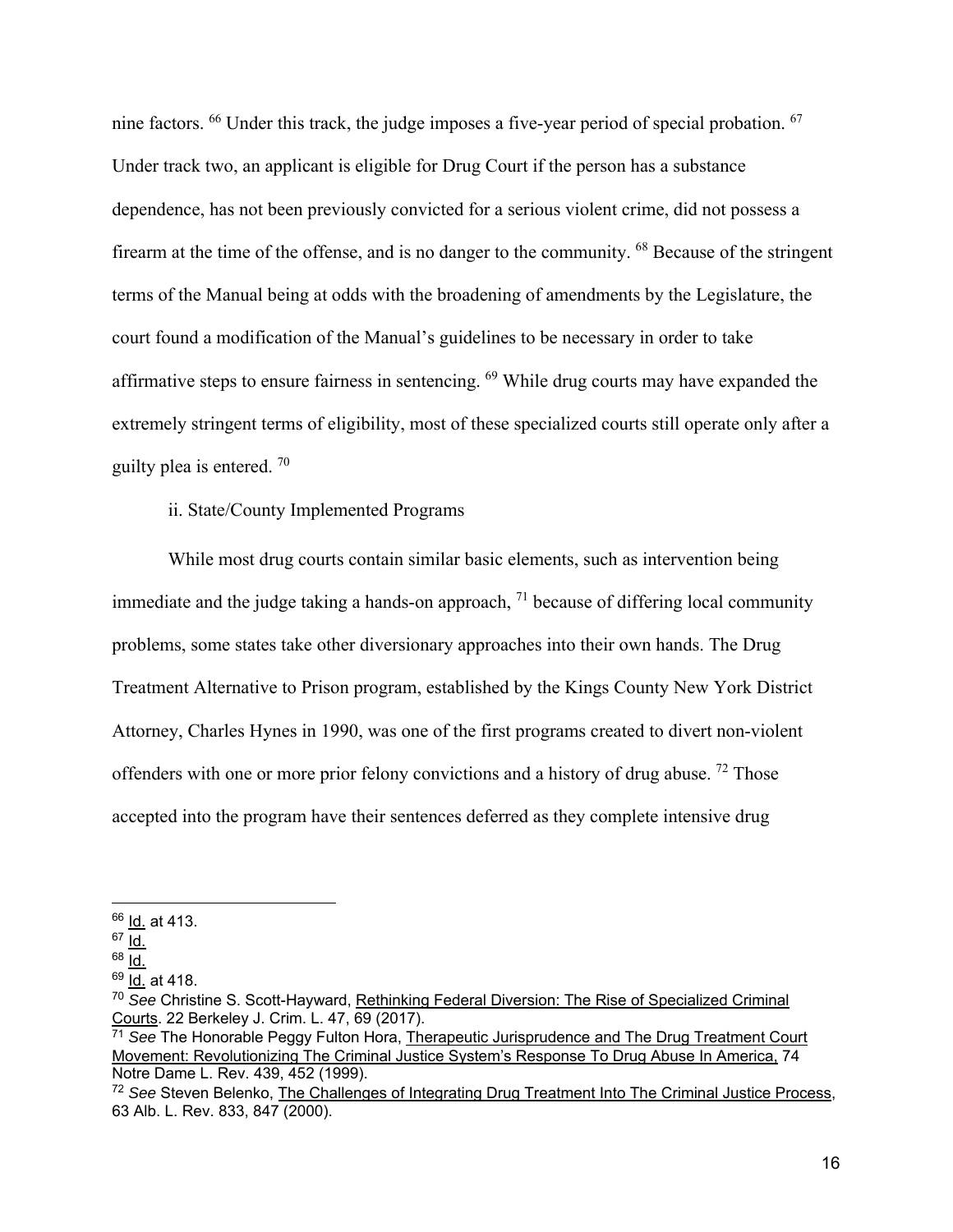treatment for sixteen to twenty-four months.<sup>73</sup> Because of the original success of the program, in 1998 its population was expanded to also accept those who were motivated by their addiction to commit non-violent property offenses.<sup>74</sup> Soon after, the program changed from a deferred prosecution model to a deferred sentencing model, having defendants plead to a felony before being accepted into the program. <sup>75</sup> This shift in models raised the rate of retention from 64% to 74%. 76

Across the country, California, which we have seen take the lead in many ways when it comes to progressive diversionary tactics, enacted Proposition 36 in response to issues with existing diversion programs.  $^{77}$  The main difference between California's other diversion programs and Proposition 36 is "the point in the judicial process at which the defendant is assigned to a treatment program." 78 This Proposition has participants enter a treatment program post-conviction. <sup>79</sup> A defendant is eligible for the program if they have a conviction for a nonviolent drug possession offense. 80 Although applicants are given this opportunity post conviction they have three chances at getting their case dismissed, specifically targeting "criminal recidivists." 81

## C. The Problems With Post-Arrest Diversion

 While the once-progressive push has helped to focus on rehabilitation rather than incarceration for a select chosen few, diversion as a substitute has evils of its own. While post-

 $^{73}$   $\underline{\mathsf{Id}}$ .

<sup>74</sup> Id.

 $75 \overline{Id}$ .

 $76$  Id.

<sup>77</sup> *See* Megan N. Krebbeks, One Step at a Time: Reforming Drug Diversion Programs in California, 13 Chap. L. Rev. 417, 425 (2010) 78 <u>Id.</u> at 425.

<sup>79</sup> Id.

 $80$  Id.

 $81$  Id. at 431.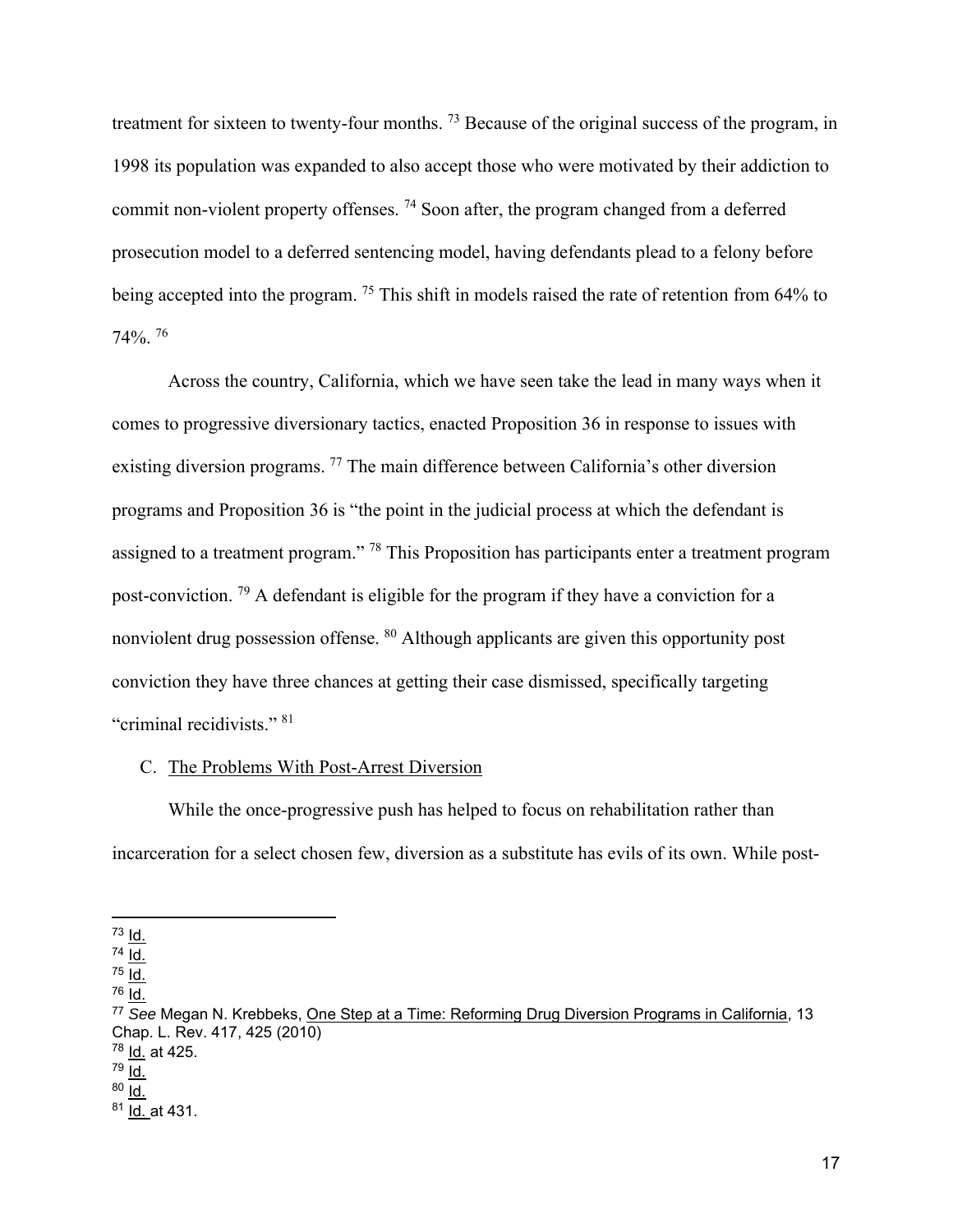assert diversion helps to redirect a potential prison sentence, because most who go this route still plead guilty to charges, it could be seen as just an alternative form of social control for addicts.

i. Increased Surveillance/Incapacitation

While post-arrest diversion removes offenders from 24 hour surveillance in a prison facility, a constant watchful eye remains over these individuals. Drug courts see some form of incapacitation as necessary in order to remove individuals from social settings or unhealthy environments in order to treat their addiction. <sup>82</sup> The question then becomes: does endorsing long periods of supervised diversion become a new way to incapacitate offenders rather than have them in shorter periods of incarceration. This model of criminal justice is sometimes referred to as "penal welfarism," or a "rehabilitative ideal." 83 David Garland, a theorist, considers penal welfarism to "combine due process and proportionate punishment with a correctionalist commitment to rehabilitation, welfare, and criminological expertise." <sup>84</sup> While the goal of postarrest diversion is rehabilitation for the disease of addiction, it creates a replacement model where "quasi-therapeutic disciplinary regimes" then take the place of traditional court. <sup>85</sup> In theory not being placed into a correctional facility sounds like the best route for many offenders, but these individuals soon become prisoners in a new way. Tracked by the system for potentially years on end, a usual participant is placed on probation and must follow strict requirements which include periodic drug and alcohol testing. <sup>86</sup> Ordinarily, most drug court programs also

<sup>82</sup> *See* Miller, Embracing Addiction: Drug Courts and the False Promise of Judicial Interventionism, 64 Ohio St. L.J. 1479, 1487 (2004)  $83$  <u>Id.</u> at 1510.

 $84$  Id.

<sup>85</sup> Id.

<sup>86</sup> Miss. Code Ann. § 9-23-3(1)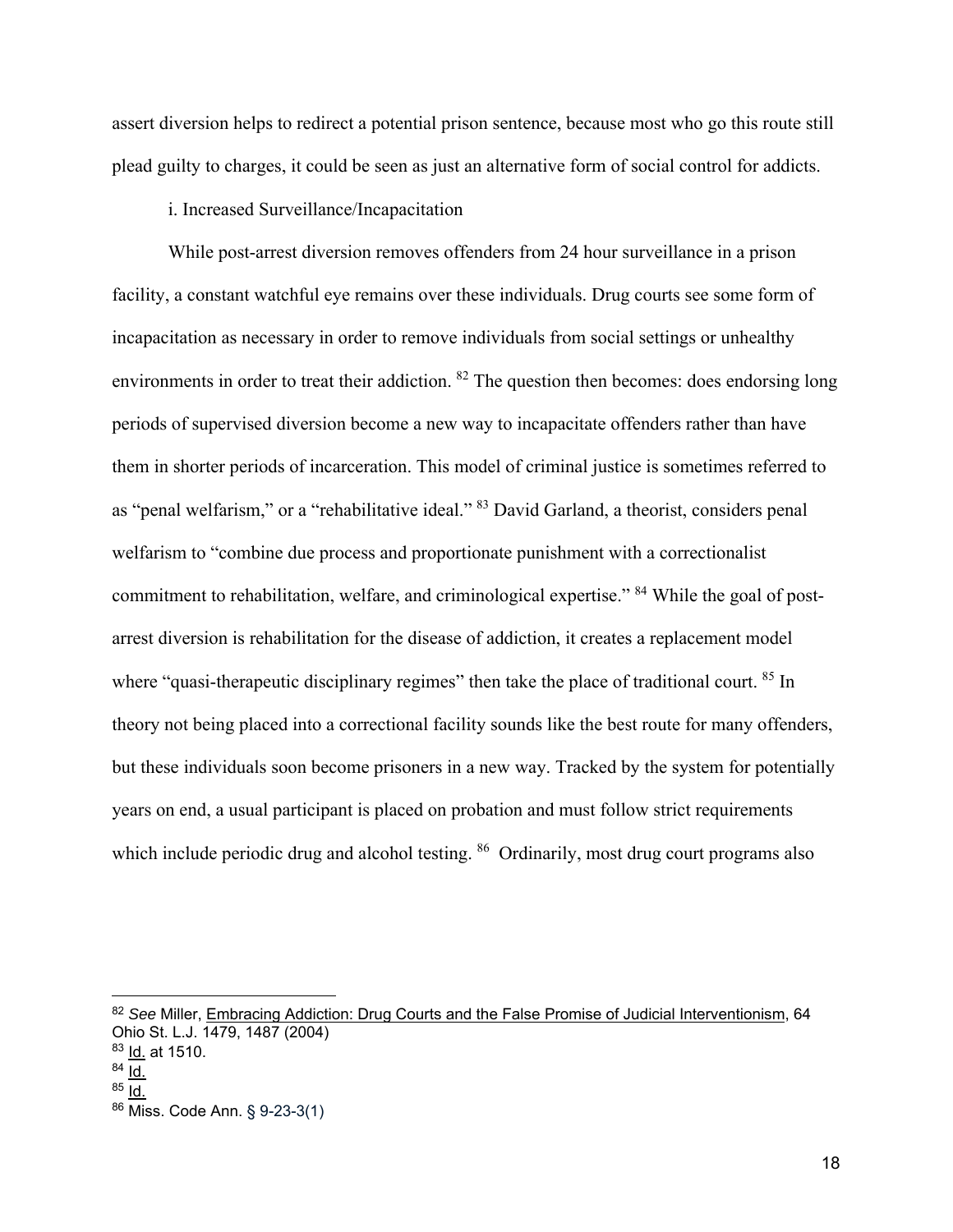require a participant to attend appointments with probation officers, appear in court for in-person reviews, and attend substance abuse treatment as dictated by the drug court team. 87

Some see post-arrest diversion as a helpful tool when it comes to decarceration, in order to help the overflow of prison populations. While individuals may not be held in a jail cell, electronic surveillance is becoming more prominent in the role of rehabilitation and punishment. This wave of "e-carceration" has been criticized for presenting problems on the over-emphasis of control versus rehabilitation. <sup>88</sup> In this context, drug courts may be relying on "intensive judicial" monitoring," focusing on defendant accountability which expands judicial surveillance outside of the drug court context. 89 In this judicial monitoring model, because a judge is so integral to the defendant's rehabilitation, the judge begins to play a surveillant role. <sup>90</sup> Allegra McLeod, a professor at Georgetown Law, argues that once a judge becomes the significant monitor of a defendant's compliance with court orders, "the judge's role then becomes investigative supervision on behalf of the state."<sup>91</sup> This type of surveillance then presents potential libertyinfringing risks posed by courts,  $92$  and incarceration may seem like a better alternative to many arrested for minor drug crimes.

ii. Stigma

 A main contention for many offenders for not wanting to partake in jail-time is because of the stigma that will follow them for the rest of their lives. Having to check off on every school or job application that you have served jail time or been convicted of a felony substantially

<sup>87</sup> *See* Mangesh Duggal, Long May You Run: Drug Courts in The Twenty-First Century, 21 Berkely J. Crim. L. 126, 155. (2016)

<sup>88</sup> *See* Chaz Arnett, From Decarceration to E-carceration, 41 Cardozo L. Rev. 641, 688 (2019).

<sup>89</sup> *See* Allegra M. Mcleod, Decarceration Courts: Possibilities and Perils of a Shifting Criminal Law, 100 Geo. L.J. 1587, 1621 (2012).

 $90$   $1d.$ 

<sup>91</sup> Id. at 1641.

<sup>92</sup> Id.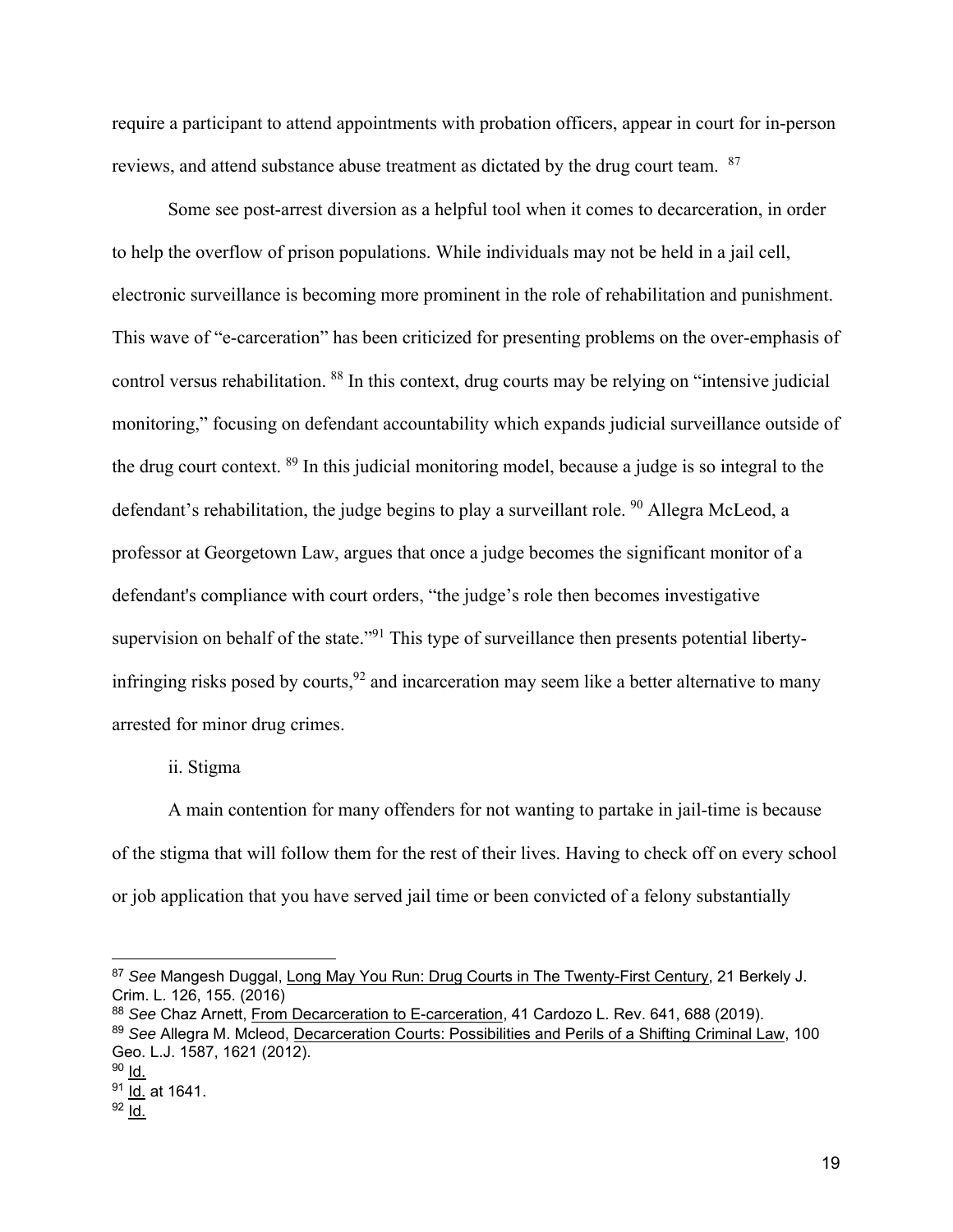minimizes your chance of getting that acceptance letter. Stigma comes from the Greek word that originally was used to denote the branding of slaves and people who were considered outcasts.  $93$ While post-arrest diversion may seem like a helpful alternative in avoiding stigma that comes from a criminal record, these programs still follow those who participate. In California, it is illegal for arrest records for drug possession, where the person was never convicted but has successfully graduated from a drug diversion program, to be used in employment screening. <sup>94</sup> Despite this law being implemented, many employers have objected to this practice claiming that this erases the truth about a job applicant. 95 Originally, individuals who completed drug diversion were supposed to have been exonerated of the charge, and the person could indicate that the arrest and probation "were deemed to have never occurred." 96 While this was the promise made, records of the arrest were part of a viewable record in the filing system of the court where the charges were filed. <sup>97</sup> Many employers argue that this law would allow job applicants to misrepresent their past, deeming it important information before granting someone a job position. 98 Therefore, although the charge may be dismissed, the stigma of being arrested for a period of time and having to complete a diversion program remains the same.

 When it comes to youths and first-time possession charges, the young individual is immediately set up for failure in a system that is plagued with addiction and recidivism. Focusing on diverting youth post-arrest is still damaging when it comes to the experience of arrest and that youth being labeled with a record that will potentially follow them into adulthood.

<sup>93</sup> *See* W. David Ball, The Civil Case at the Heart of Criminal Procedure: In re Winship, Stigma, and the Civil-Criminal Distinction, 38 Am. J. Crim. L. 117, 146 (2011). 94 *See* Gregory A. Forest, Sealing the Record: Helping Rehabilitated First-Time Drug Offenders to Get

Jobs, 35 McGeorge L. Rev. 597, 598 (2004)

 $95$  Id. 96 Id. at 600.

 $97$  Id.

<sup>98</sup> Id.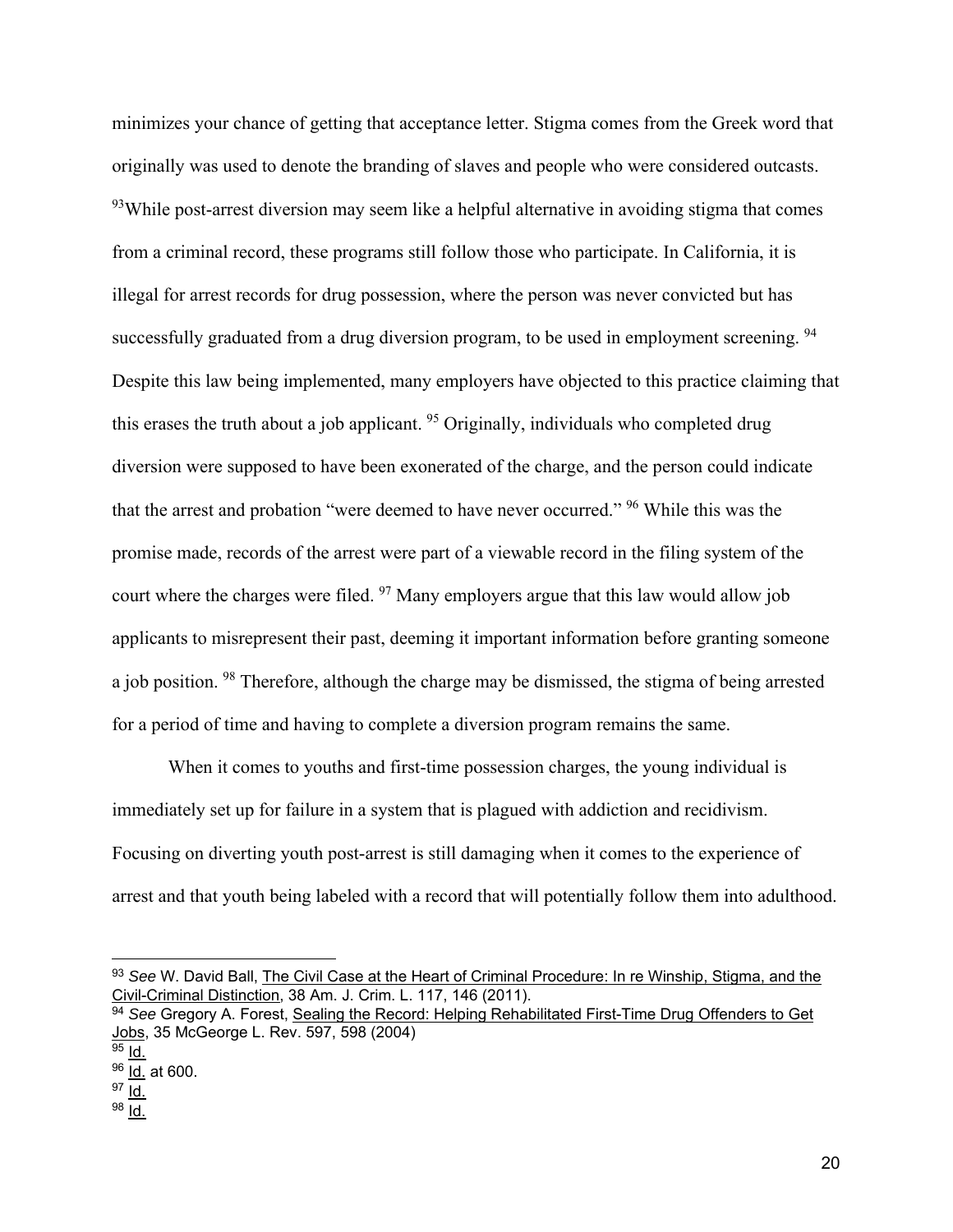99 Naomi Goldstein discussed certain features of "labeling theory" when discussing diversion programs, which assert that these youths will not be deemed "delinquent" because doing so can not only cause stigma, but increase their risk for recidivism. 100 Labeling theory suggests that "individuals who were labeled as deviants internalized those labels and became the deviants they were branded to be.<sup>101</sup>" As Anna Roberts discusses reading the pre-arrest program "LEAD," which is said to "avoid negative labeling," there is still stigma that comes with the word "offender," even if considered a "low-level offender," or a "drug offender." <sup>102</sup> Although many "offenders" are avoiding jail time and stigma that may come with that record, the stigma that comes with being arrested and pushed into these programs cannot be brushed over.

iii. Institutional Management of Drug Courts

 While in most traditional courts we are used to the opinions of experts, prosecutors, defenders, and sometimes a jury, in drug courts the power sits with the discretion of both the judge and the prosecutor. The main difference between a traditional court and a drug court is that in drug court the judge becomes the expert. In these situations, the relationship between the judge and the offender becomes almost personal. <sup>103</sup> The judge not only becomes head of this case, but plays almost an "interventionist role" while supervising the offender's rehabilitation process. 104 Before the judge can take on this role though, it is up to the prosecutor to decide who is eligible.

<sup>99</sup> *See* Naomi E.S. Goldstein, Preventing School- Based Arrest & Recidivism Through Pre Arrest Diversion: Outcomes On The Philadelphia Police School Diversion Program., 45 Law & Human Behavior, 165, 167 (2021).

 $100$   $\text{Id}$ .

<sup>101</sup> *See* W. David Ball, The Civil Case at the Heart of Criminal Procedure: In re Winship, Stigma, and the Civil-Criminal Distinction, 38 Am. J. Crim. L. 117, 146 (2011). 102 *See* Anna Roberts, LEAD Us Not into Temptation: A Response to Barbara Fedders' "Opioid Policing,"

<sup>94</sup> Ind. L.J. Supp. 91, 95 (2019).

<sup>103</sup> *See* Miller, Embracing Addiction: Drug Courts and the False Promise of Judicial Interventionism, 64 Ohio St. L.J. 1479, 1515 (2004)

<sup>104</sup> Id. at 1482.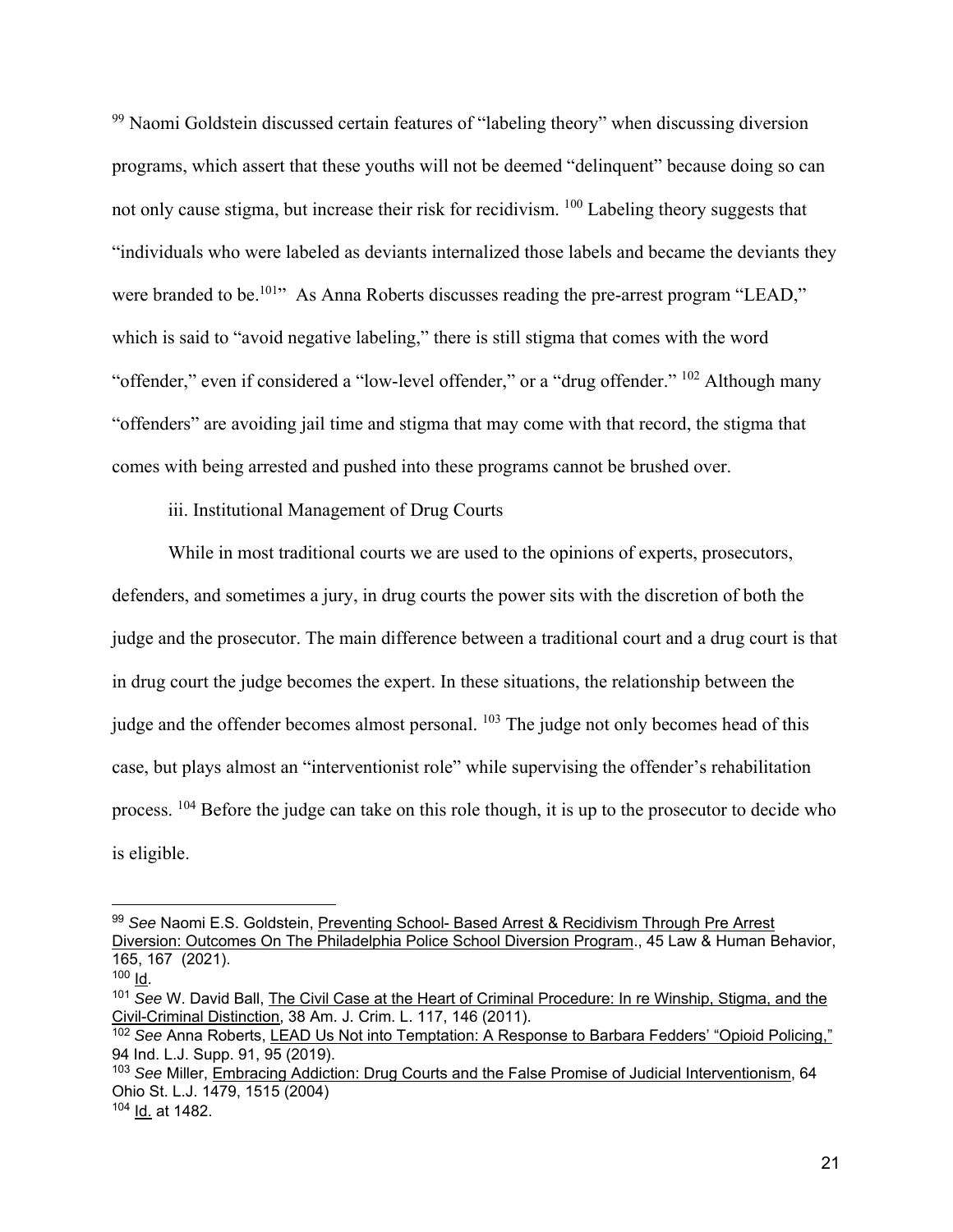Post-arrest diversion programs are usually operated and controlled by the DA, who has overall responsibility for determining eligibility, screening the cases, and monitoring treatment process. <sup>105</sup> According to Sean Flynn, who explains the data behind screening offenders, three decisions are the most critical when it comes to implementing prosecutor-led diversion: program choice; eligibility screening; and success metrics. 106 Most courts screen out offenders with a history of violent crime and many screen out offenders who have engaged in drug dealing rather than drug use.  $107$  There are usually two opportunities to engage in screening: either when the prosecutor decides to refer an offender to drug court, or when determining which treatment program is suitable for that offender. 108 Once a defendant has submitted an application for admission into a pre-trial program, in New Jersey the Criminal Division Manager is required to complete an evaluation and make a recommendation within twenty-days of the application being filed. 109 Although the Criminal Division Manager is completing an evaluation, the Supreme Court has acknowledged how important the prosecutor's participation is at this phase of the admission process. <sup>110</sup> A determination of an applicant requires that a prosecutor make their own assessment of the defendant. 111This was found to be necessary in the older case of State v. Leonardis, where the court took the case of two defendants, Leonardis and Rose, who sought admission to the pretrial intervention program of Bergen County. <sup>112</sup>The two defendants were arrested for possession of marijuana and both applied for admission to the PTI program where

<sup>105</sup> *See* Steven Belenko, The Challenges of Integrating Drug Treatment Into The Criminal Justice Process., 63 Alb. L. Rev. 833, 842 (2000)

<sup>106</sup> *See* Sean Flynn, Innovative Approaches to Diversion Data., 9 Crim. L. Prac 38 (2020)

<sup>107</sup> *See* Miller, Embracing Addiction: Drug Courts and the False Promise of Judicial Interventionism, 64 Ohio St. L.J. 1479, 1540 (2004)

<sup>108</sup> Id.

<sup>109</sup> *See* State v. Rizzitello, 447 N.J. Super. 301, 312 (2016).

<sup>110</sup>  $Id.$ 

<sup>111</sup> Id.

<sup>112</sup> State v. Leonardis, 71 N.J. 85, 90 (1976).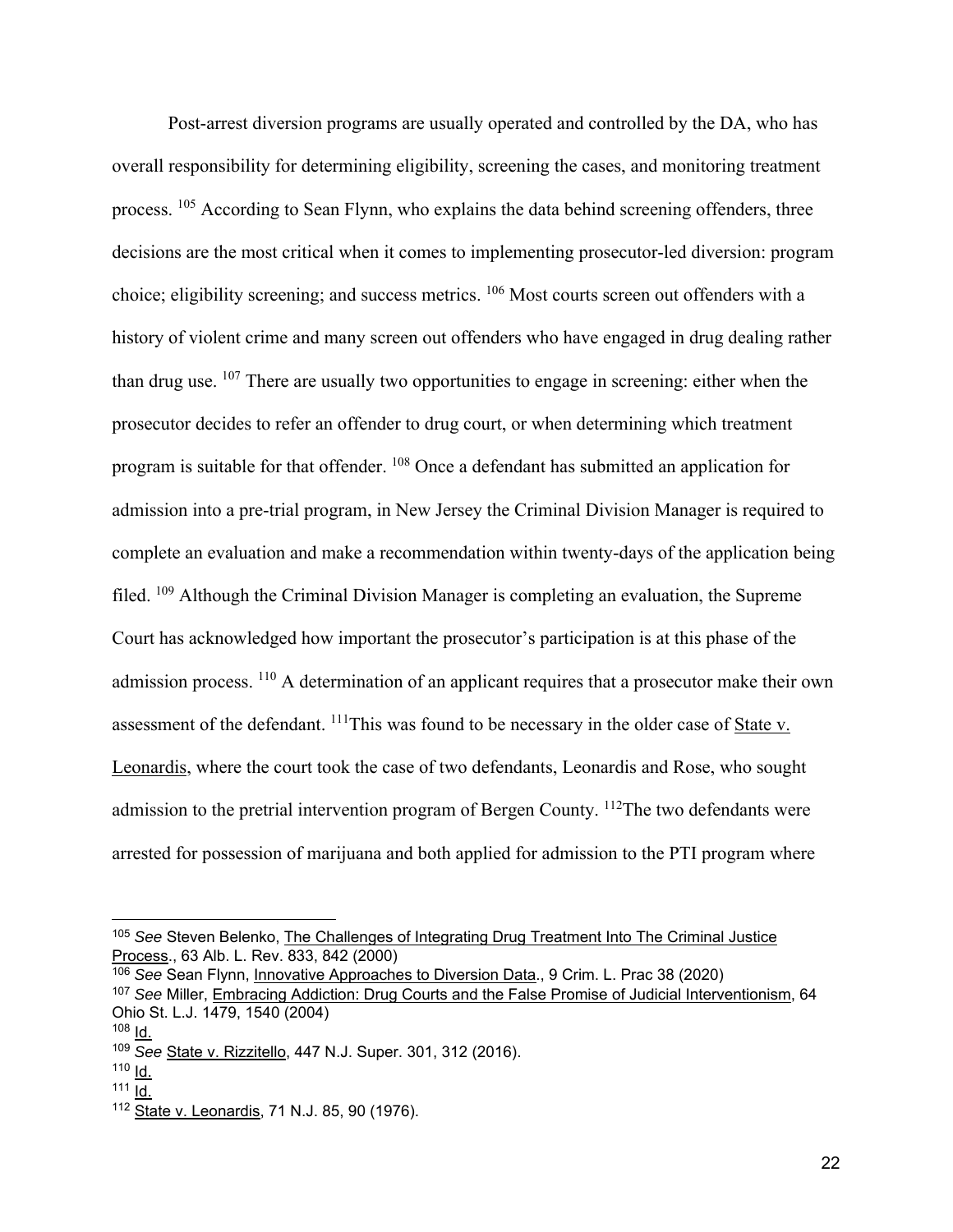they were each automatically denied after their initial interviews. <sup>113</sup> The denials were claimed to be because the crimes with which they were charged fell within the group of the program's exclusionary criteria, without any individual consideration of the defendants. <sup>114</sup>The court described the primary goals of the "PTI program," as being "early identification and referral of defendants who are in need of treatment," and to "dispose quickly and inexpensively of cases which are more effectively handled without full criminal disposition." The court stated that having a narrow and inflexible set criteria may not be the best when looking at who should be granted admission to the PTI program. <sup>115</sup> In order for individuals who are suffering to get the most out of these programs, there needs to be an individualistic approach that can "best identify those persons who require rehabilitation and whose diversion would prevent a minimal threat to the interests of society." 116 The court held that the exclusionary criteria misplaced an emphasis on the offense with which a defendant is charged thus failing to emphasize the defendant's potential for rehabilitation.<sup>117</sup>

Because it is up to the prosecutor to decide if the criteria applies to a specific offender, it is purely in the prosecutor's hands if this individual is allowed to enter rehabilitation or proceed through the usual criminal justice system. With all that power comes room for potential bias and cherry-picking. If prosecutors decide to admit non-addicts into treatment programs, the completion rate of the non-addict is more likely to be higher than the addict.  $^{118}$  Giving a non-

 $113$  Id.

<sup>114</sup> Id. at 96.

<sup>115 &</sup>lt;u>Id.</u> at 98.

<sup>116</sup> Id. at 102.

<sup>117</sup> Id. at 108.

<sup>118</sup> *See* Miller, Embracing Addiction: Drug Courts and the False Promise of Judicial Interventionism, 64 Ohio St. L.J. 1479, 1543 (2004)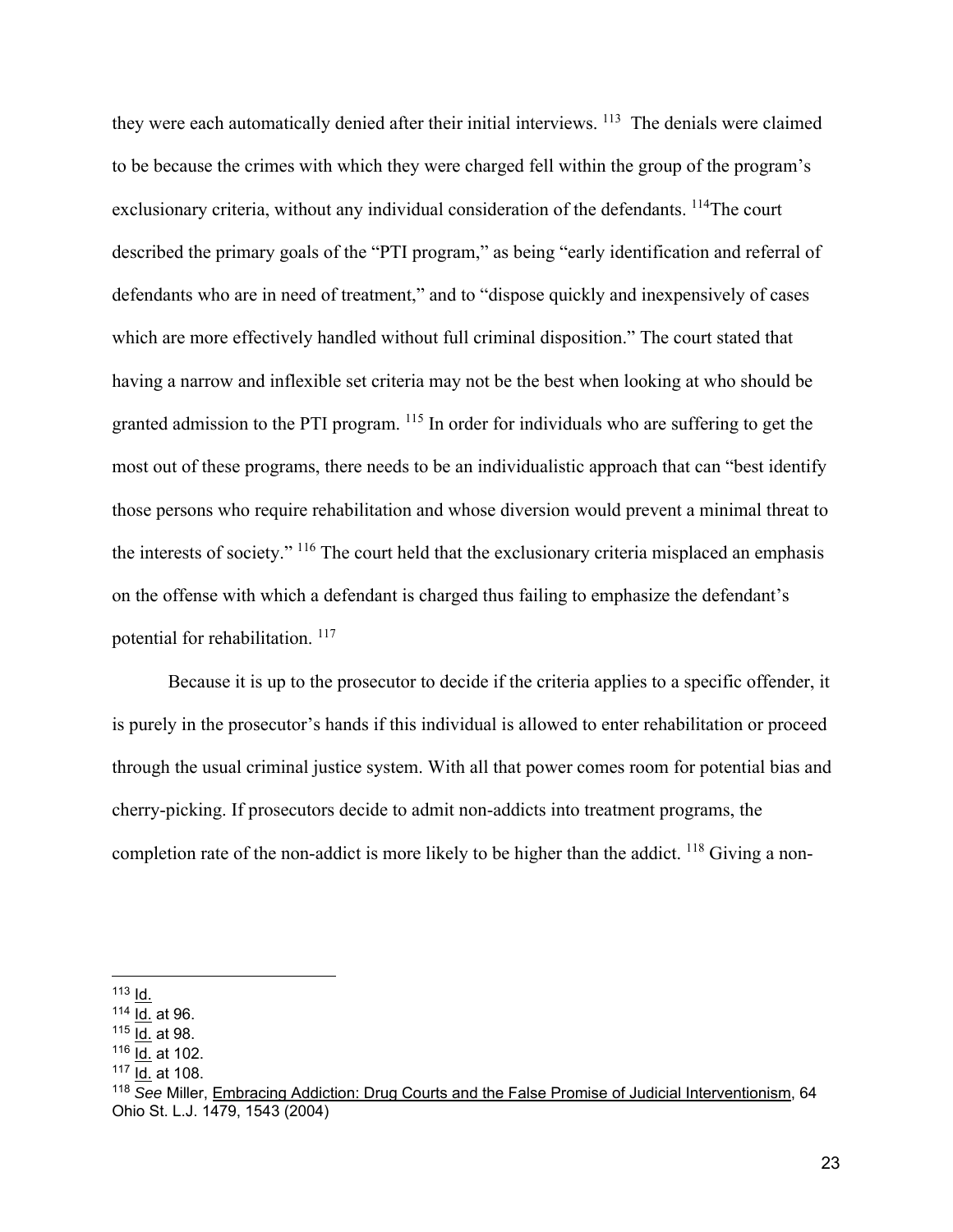addict a spot in these programs reduces the rate of relapse and recidivism, upping the numbers for drug courts while keeping addicts in the prison system. 119

 $120$ While prosecutor's may be using their own bias when determining whether an offender is a good candidate to succeed in diversion programs, the burden of over-turning the prosecutor's decision is extremely high. Trial courts may overrule a prosecutor's decision only if the circumstances "clearly and convincingly establish that the prosecutor's refusal to admit the offender into the program was based on a patent and gross abuse of discretion." 121 The Court defined a "patent and gross abuse of discretion" as: if a defendant can show that a prosecutorial veto (a) was not premised upon a consideration of all relevant factors, (b) was based upon a consideration of irrelevant or inappropriate factors, or (c) amounted to a clear error in judgment. 122

In the case of State v. DiLuzio, defendant DiLuzio was convicted of possessing heroin, second-degree theft, and making a false statement.  $123$  Defendant had hoped he could get into a diversionary program, such as drug court, in order to treat his serious addiction. <sup>124</sup> When the prosecutor denied his eligibility, defendant petitioned for his admission into drug court which was ultimately denied. <sup>125</sup> When defendant appealed his denial he asked the Superior Court of Spokane County to consider the prosecutor's discretion, as the defendant had technically met all of the eligibility requirements in the manual to be admitted to drug court. <sup>126</sup> The court affirmed

 $125$   $Id.$ 

 $119$   $\underline{Id}$ .

<sup>120</sup> Id.

<sup>121</sup> *See* State v. Roseman, 221 N.J. 611, 625 (2015).

 $122$  Id.

<sup>123</sup> *See* State v. DiLuzio, 121 Wn. App. 822, 824 (2004).

<sup>124</sup> *See* State v. DiLuzio, 121 Wn. App. 822, 824 (2004).

 $126$  Id.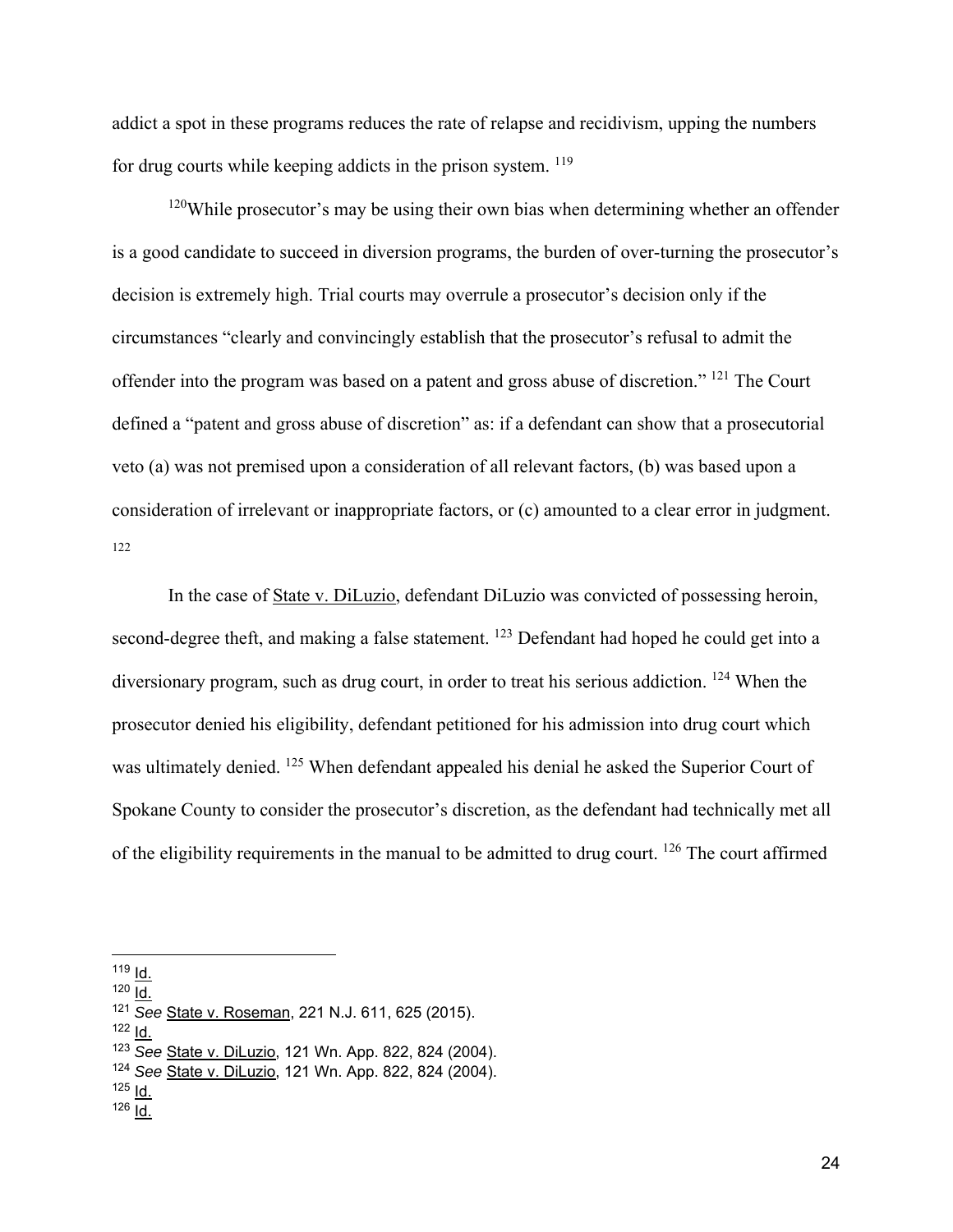the denial, holding that the prosecutor retains the power to refer a defendant to drug court.  $127$ When making their ultimate decision, the court looked to the Act enacted by the legislature in 1999, which enabled counties to establish drug courts.  $^{128}$  While the legislature included the minimum requirements for participation which the defendant met, the Act also stated that the "drug court may adopt local requirements that are more stringent than the minimum."  $^{129}$  While the court acknowledged that Spokane County had not formally adopted any other requirements, the court found that the prosecutor's reasoning of denying defendant because of a hold the Department of Corrections had on him was enough. <sup>130</sup>

Here the court explained in detail that prosecutors are given an enormous deal of discretion in making these decisions. <sup>131</sup> The court found that the purpose of drug court, "is best met when the prosecutor makes the initial eligibility determination." <sup>132</sup> While the judge may work closely with individuals who make it to drug court, it lies in the hands of the prosecutor if individuals may even get that chance. Perhaps the reason that the "purpose of drug court" is "best met" after prosecutor's decisions is because prosecutors are careful to select those who they believe will provide drug courts the best recidivism numbers. While ranking and statistics are important when pushing for these programs to continue in the future, it is notable that these courts tend to be extremely small. <sup>133</sup> The Bureau of Justice Assistance reported that, "almost three-quarters of courts admitted fewer than 50 participants in 2012." <sup>134</sup> Following, the BJA also

 $127$   $\text{Id}$ .

 $130$   $Id.$ 

 $132$  Id.

<sup>128 &</sup>lt;u>Id</u>. at 826.

 $129$   $\text{Id}$ .

<sup>131</sup> Id. at 828.

<sup>133</sup> *See* Christine S. Scott-Hayward, Rethinking Federal Diversion: The Rise of Specialized Criminal Courts. 22 Berkeley J. Crim. L. 47, 61 (2017). <sup>134</sup> <u>Id</u>.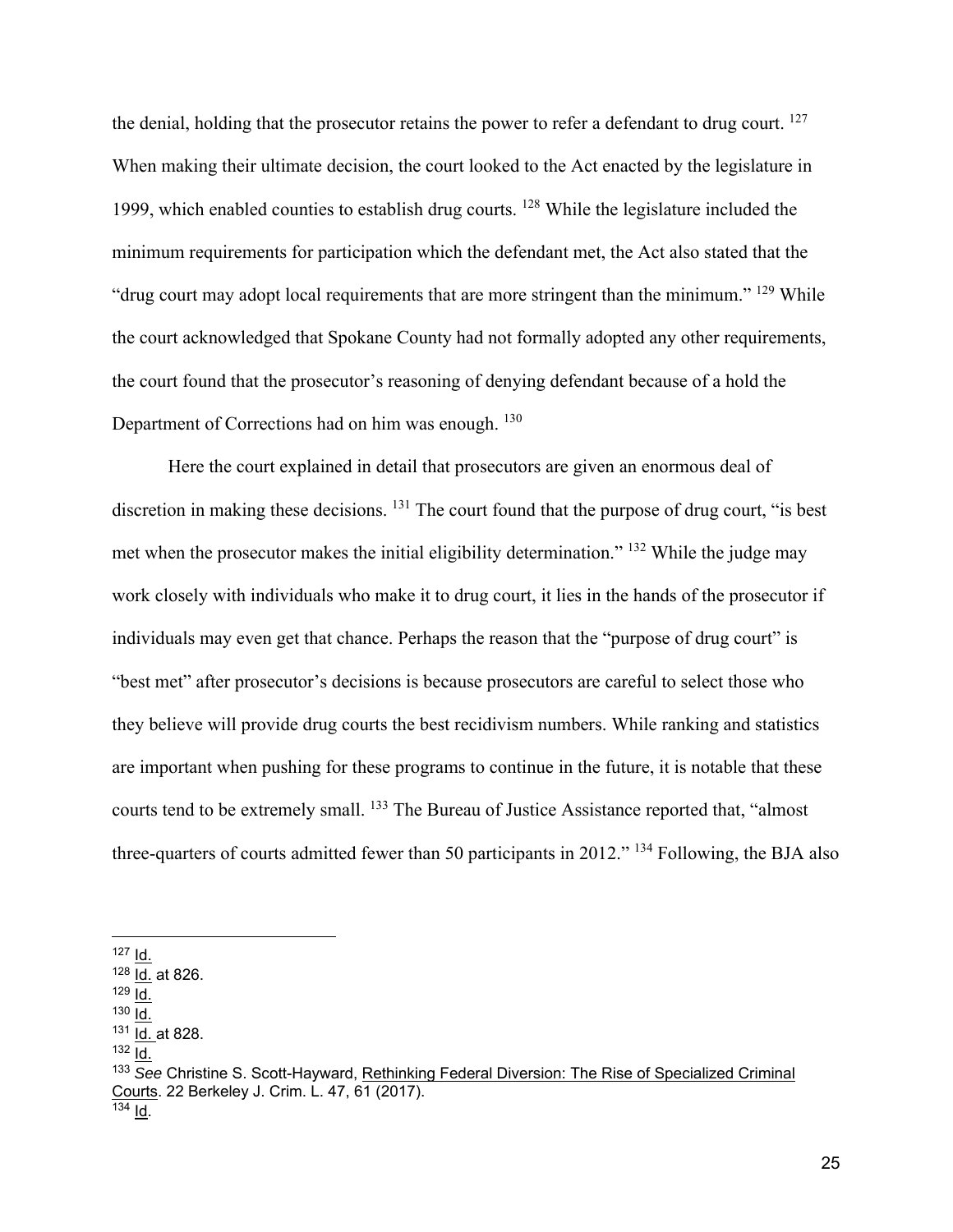reported that fewer than half of all specialized courts track participants after program completion.  $135$  The possibility that prosecutors tend to keep these programs small while relying on selective numbers that are only tracking drug use so far leads to the assumption that drug courts are not working in the ways they say they are.

 While post-arrest diversionary programs seem to address the problems of mass incarceration and over-population, the problem of treatment being conditioned on arrest still locks these offenders up in a system of its own.

## **III. Pre-Arrest Diversion**

In response to the expansion of criminal law unnecessarily entrapping individuals in the incarceration system, pre-arrest diversion was created. The idea of pre-arrest diversion is to recommend rehabilitation before introducing addicts to the judicial system at all. While seemingly great in theory, pre-arrest diversion may be too idealistic in actuality when digging into the realities of police discretion and success rates.

## A. Background

 Pre-arrest diversion is defined as the practice of law enforcement connecting individuals to substance use disorder as an alternative to arrest.  $^{136}$  Rather than focus on punishment, the idea of pre-arrest diversion instead centers around a public health approach. <sup>137</sup> Because of a shift to a more health-centric perspective, these diversion efforts push non-judicial interventions in order to re-think social problems, such as addiction, in a new environment. While these models are new and slowly evolving, the country has begun to see pre-arrest diversion programs pop up with what seems to be higher success rates than expected. Taking the power out of the hands of the

<sup>135</sup> Id.

<sup>136</sup> *See* "Pre-Arrest Diversion," SAFE Project, February 11, 2021, https://www.safeproject.us/lawenforcement-pre-arrest-diversion/.

<sup>137</sup> *See* Mary Fan, Street Diversion And Decarceration, 50 Am. Crim. L. Rev. 165, 167 (2014).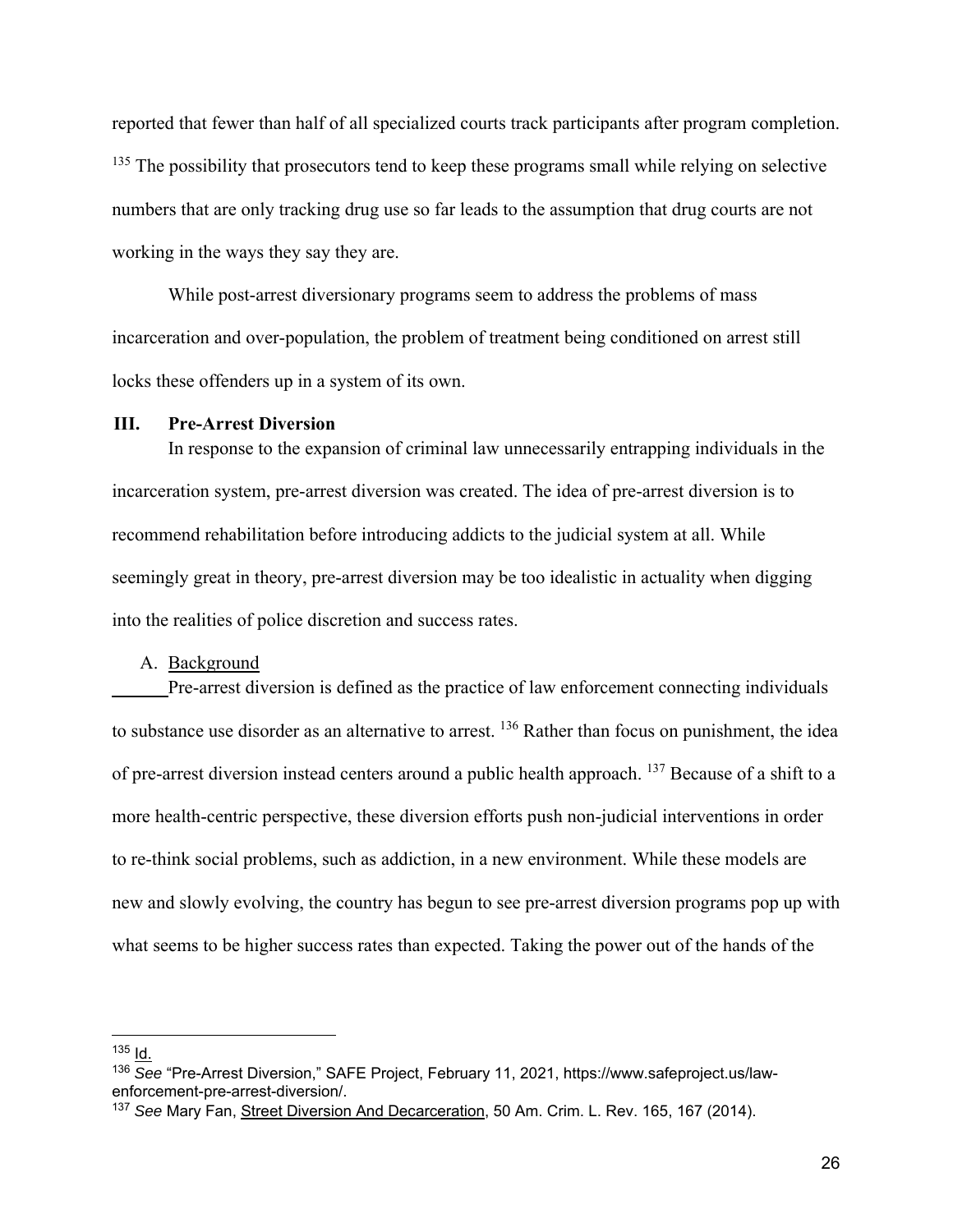judicial system, pre-arrest is an opportunity for first offenders caught in low-rate, non-violent drug activity to be given another chance rather than be arrested or charged at all.

 Diversionary programs that target individuals who may need rehabilitation before being placed in the judicial system seems like a triumph on the part of all parties. What began as a response to the over-broad criminal law processing individuals for minor drug charges, has evolved into programs across the country which try to re-shape the arrest process. While hopeful and progressive, this type of diversion also means changing the relationship between police officers and their communities throughout the country. 138Police discretion becomes the principal role in this type of diversionary program, taking the power away from prosecution and putting it in the hands of the gate-keepers of the judicial system.  $^{139}$ Giving police more power in these situations may not be the best answer in the current political climate. While certain states like Illinois have committed to efforts in order to rebuild the trust between law enforcement and community members by enacting legislation such as "The Police and Community Relations Improvement  $Act<sub>1</sub><sup>140</sup>$ , these building blocks would have to create real change and rapidly. In order to continue the spread of pre-arrest diversion around the country, mending the relationships between police officers and members of their community would have to be a requirement, which may be a bigger task than pre-arrest diversion is worth.

## B. Programs

 What started as an experimental role for police in 2010 soon became a program called "the first of its kind in the United States."141 The police-community partnership program called

<sup>138</sup> *See* Mary Fan, Street Diversion And Decarceration, 50 Am. Crim. L. Rev. 165, 168 (2014). 139 Id. at 170.

<sup>140</sup> *See* Tosha Childs, Building Police-Community Trust in Illinois: Will We Ever Get There? An Examination of The Illinois Police and Community Relations Act, 43 S. Ill. U. L. J. 675, 678 (2019).

<sup>141</sup> *See* Mary Fan, Street Diversion And Decarceration, 50 Am. Crim. L. Rev. 165, 167 (2014).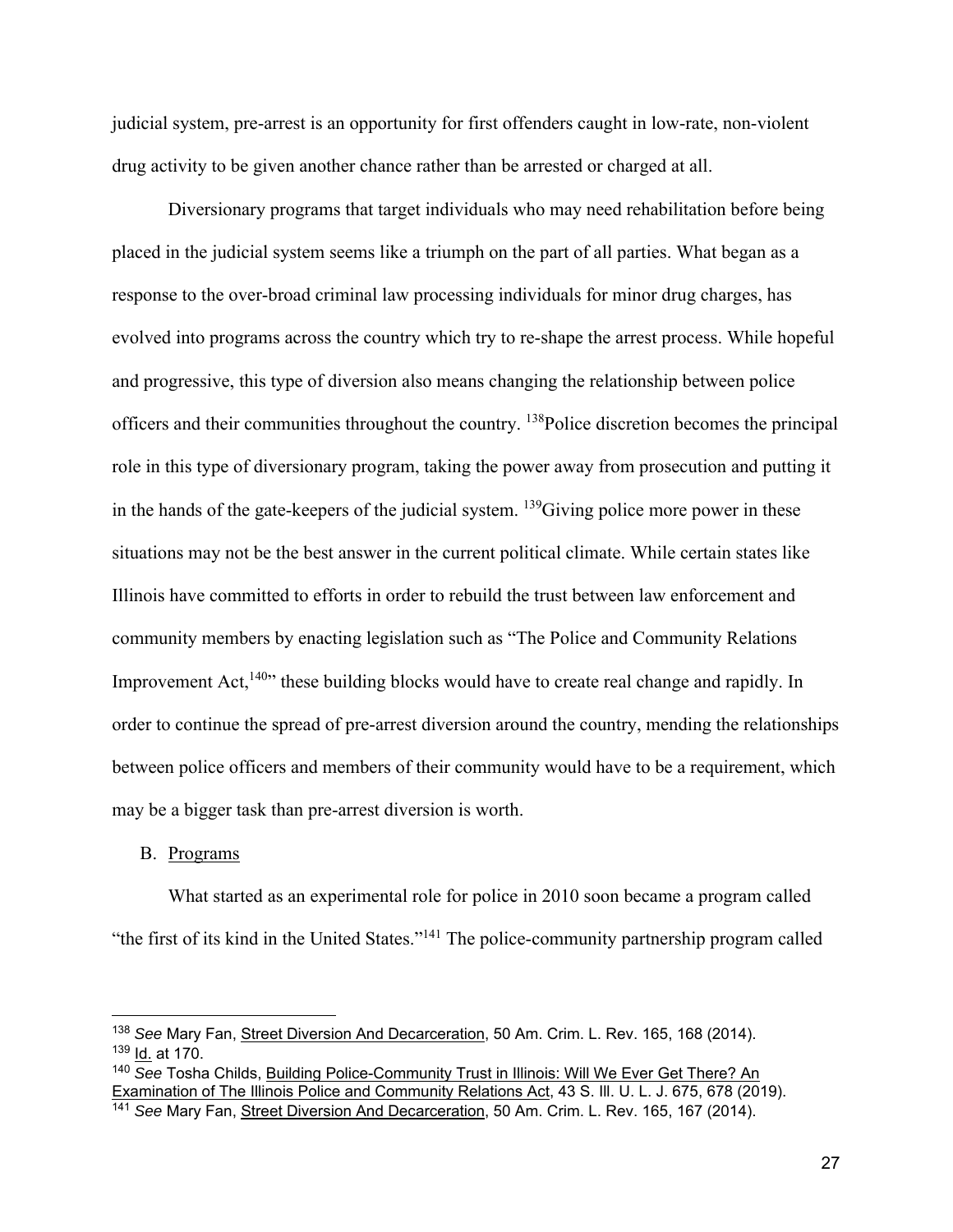Law Enforcement Assisted Diversion ("LEAD") became one of the first pre-arrest diversionary programs that was created to break the cycle of churning addicts through the criminal justice system. <sup>142</sup> LEAD was set to "help cut costs, reduce prison overcrowding, and promote long-term solutions to public health problems," while allowing police to play a rehabilitative role. <sup>143</sup> After implementing the program, for the first time in three decades, Seattle saw the number of people incarcerated decline by  $0.3$  percent that year. <sup>144</sup> The program operates by giving a specially trained police officer discretion on whether to refer the offender to a designated case worker rather than booking the individual. 145 Unlike post-arrest programs, LEAD eliminates the stigmatizing consequences of being arrested, having "avoidance of negative labeling" one of its five primary goals.  $146$ 

 Although LEAD presents many positives, there are some doubts within the program. While pre-arrest diversion is said to "cut out the criminal justice system," there is still an arrest that takes place. 147 This type of arrest does not lead to a booking or a charge if the participant agrees to the rehabilitative and social support services, but there is still an element of criminal justice system involvement. <sup>148</sup> Upon successful completion of these programs a participant is not charged, but if there is not a successful ending, the officer who originally conducted the arrest sends the record to a prosecutor, "whose offices maintain the records and the authority to charge the arrested person.<sup>149</sup>"

 $145$   $\text{Id}$ .

147 Id. at 94.

 $149$   $Id.$ 

 $142$  Id.

<sup>143</sup> Id. at 168.

 $144$   $Id.$ 

<sup>146</sup> *See* Anna Roberts, LEAD Us Not Into Temptation: A Response to Barbara Fedders's Opoid Policing., 94 Ind. L.J. Supp. 91, 94 (2019).

<sup>148</sup> Id.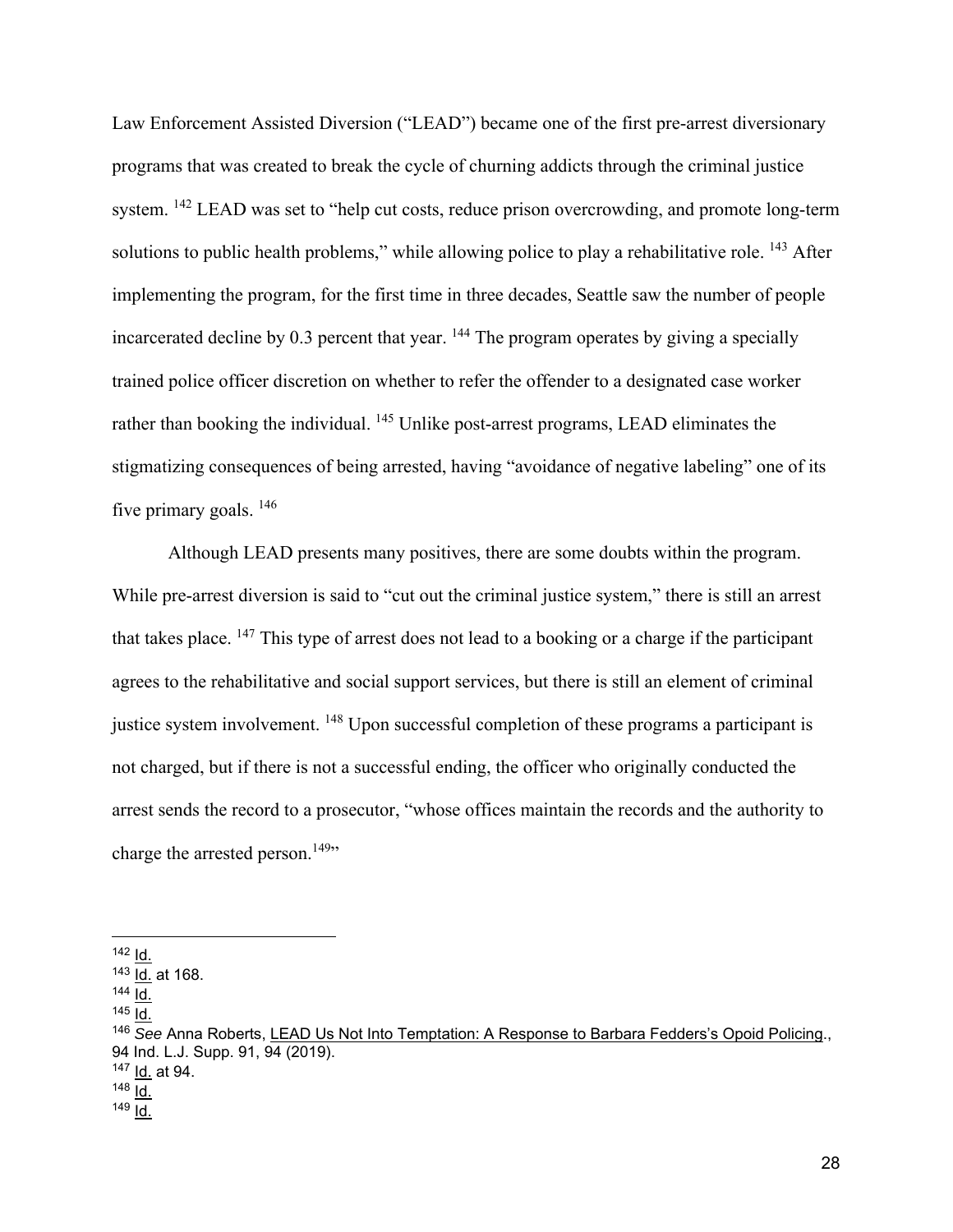Another program that focuses instead on the school-to-prison pipeline and youths funneled into the prison system, is the Philadelphia Police School Diversion Program. In Philadelphia, the state was beginning to see a link to higher rates of arrest of students with the increasing presence of police officers within schools. 150 Police contact has been linked to negative outcomes for young students, "including diminished school engagement, poorer academic performance, reduced participation in prosocial activities, exclusion from prosocial peers, and greater association with delinquent peers." 151 Because of these negative consequences, the Philadelphia Police School Diversion Program wanted to restructure their relationship between the Philadelphia Police Department and youths in school. The Diversion Program instead prohibits police from arresting students with no adjudication history who have been accused of only minor offenses, including marijuana possession, on school property. <sup>152</sup> Instead, these students are referred to community-based prevention services. 153 The Diversion Program allows students to avoid arrest and stay in school throughout the process, while never being taken to a police station or being charged. <sup>154</sup> In order to check that these students are living a healthy home life, their families also receive a home visit from a DHS social worker and can refer the youth to voluntary services that include academic support and drug counseling. 155 After city police implemented the program across all Philadelphia schools, the data found that the annual number of school-based arrests declined annually with a 68% reduction from Year 1

<sup>150</sup> *See* Naomi E.S. Goldstein, Preventing School- Based Arrest & Recidivism Through Pre Arrest Diversion: Outcomes On The Philadelphia Police School Diversion Program., 45 Law & Human Behavior, 165, 167 (2021).

 $151$  Id.

 $152$  Id.

 $153$   $1d.$ 

 $154$   $Id.$ 

 $155$   $Id.$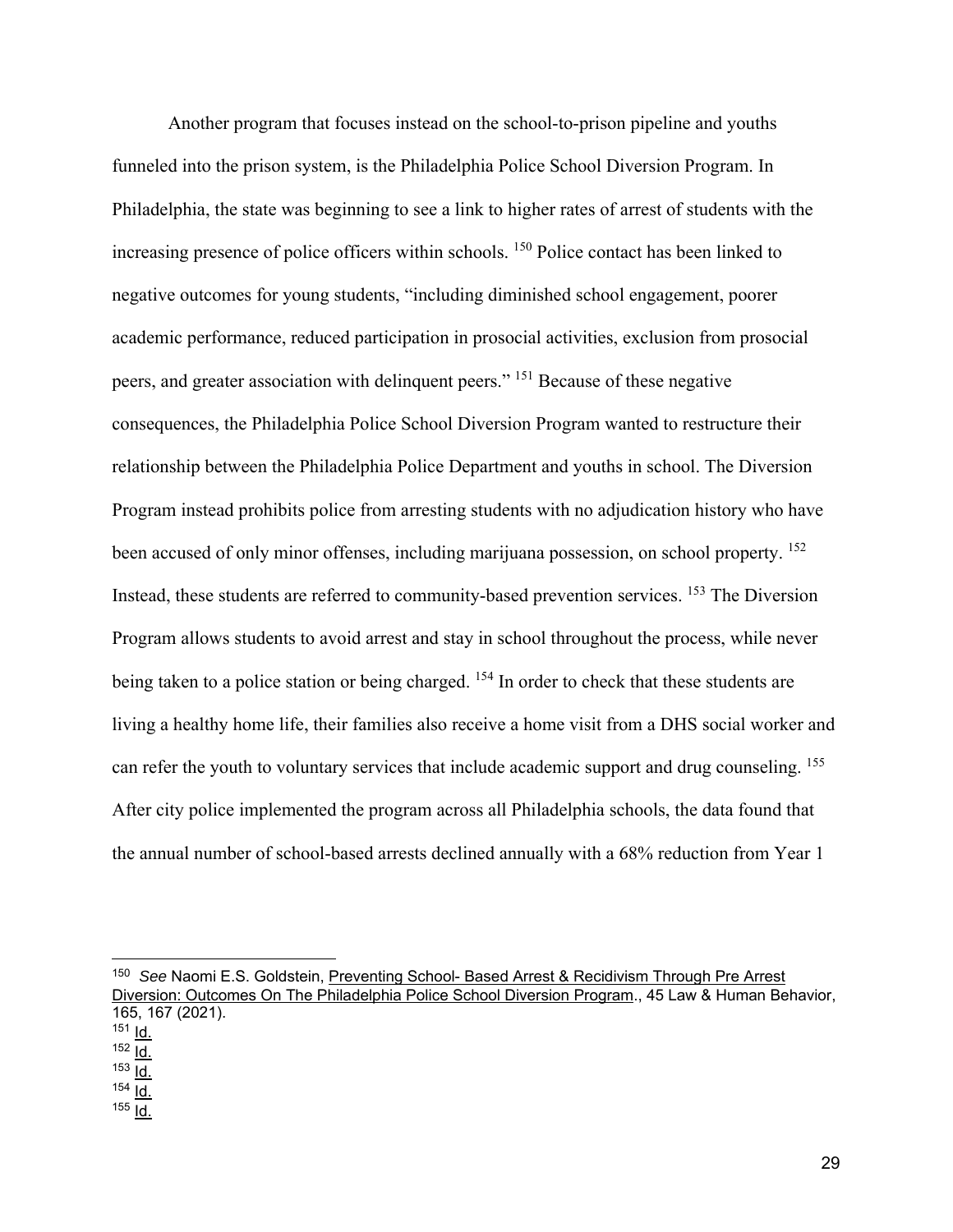to Year 3 and an 84% reduction to Year 5 in 2019. <sup>156</sup> The results suggest that these pre-arrest diversionary programs can lead to serious reductions in youth arrests without compromising public safety. 157 With these programs in place children and adults alike are given the opportunities to try again with a clean slate before having to forever be associated with a record.

 Similar to Philadelphia's program, Florida implemented a civil citation program which is a type of pre-arrest diversionary tactic. 158 Civil citation was created to divert first-time, lowlevel juvenile offenders from being arrested in order to limit low-risk youths' contact with the judicial system. 159 In 2011 Florida legislature enacted a State Statute, defining civil citation and creating state guidelines for its use. 160 The most important part of the implementation is that civil citations would not result in an arrest record for the youth, unless the youth fails to complete the requirements of the referral. <sup>161</sup>

## C. Police Discretion

A continuous problem we see with police in all regards of the job is a tendency for extreme bias and discrimination. While these issues have presented themselves time and time again throughout the country in thousands of cases, pre-arrest diversion takes the power away from the judicial system, instead placing it in the hands of officers. This may be a chance for reformation of policing and the way officers interact with the system, or it may give these officers more power than they can handle. In every case, police stand "at the gateway to criminal processing." 162 The power of whether to charge someone or not is always in the hands of

<sup>156</sup> Id. at 172.

<sup>157</sup> Id. at 173.

<sup>158</sup> *See* Melissa R. Nadel, Individual Characteristics and Community Context in Decisions to Divert or Arrest, 55 Law & Soc'y Rev. 320, 323 (2021).

 $159$   $10$ .

<sup>160</sup>  $Id.$ 

 $161$  Id.

<sup>162</sup> *See* Mary Fan, Street Diversion and Decarceration, 50 Am. Crim. L. Rev. 165, 168 (2013)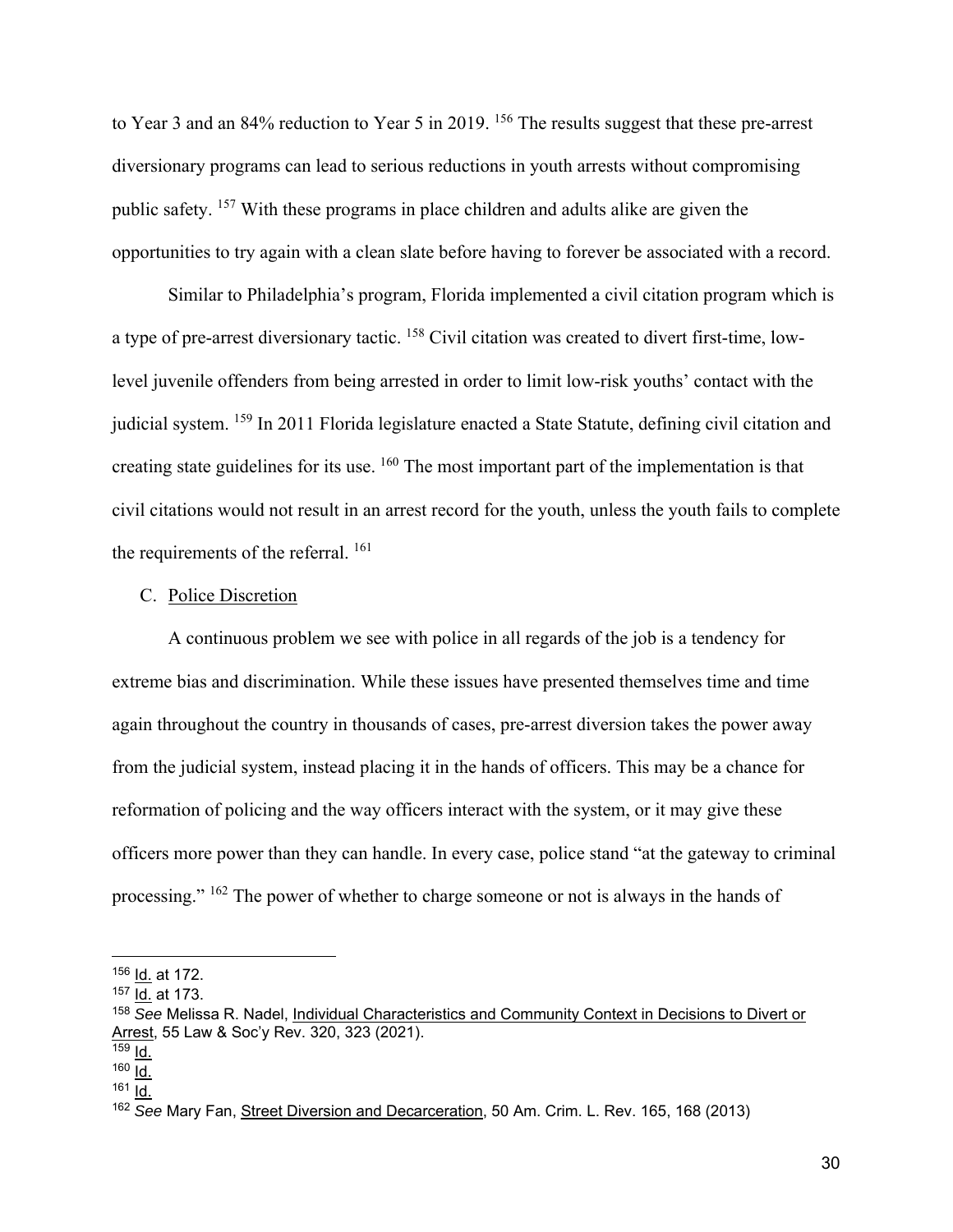officers on the street, but now the community is relying on these officers to make a judgment regarding an addict's suitability for treatment in a matter of mere minutes or hours.

When taking into account police discretion before an arrest, there may be an issue of an individual's fundamental Constitutional rights being disregarded. If police have the full discretion to not arrest an individual who may be under a lucid state of mind, this individual may not be fully aware of their rights. Because the right to counsel only begins once judicial proceedings have been initiated, individuals who are being given the choice to enter a diversionary program before being arrested are not presented with an opportunity to speak with counsel. Like in LEAD's program, where a failure by the individual results in arrest or some other consequence, the decision to accept diversion may lead to higher stakes for an individual who had not even had the immediate chance to speak with counsel.

### **IV. Overcriminalization of Drug Use**

 While acknowledging that diversionary programs may be well intentioned as compared to the prison system, diversion by any name is still only a bandaid so long as there is an overbroad criminal law. A pseudo carceral solution is ultimately not as rehabilitative as progressive systems should set out to be. Instead, the only way to deal with the problem of addiction is intervention that is centered around public health and offering non-criminal solutions to what is ultimately not a criminal problem.

#### A. A Therapeutic Model Under Criminal Regime

The therapeutic model that is said to be implemented in diversionary programs is still not the ultimate solution because the overarching criminal system is not set out to be therapeutic. A therapeutic jurisprudence model, "adopts a rehabilitative approach, convening courts to

31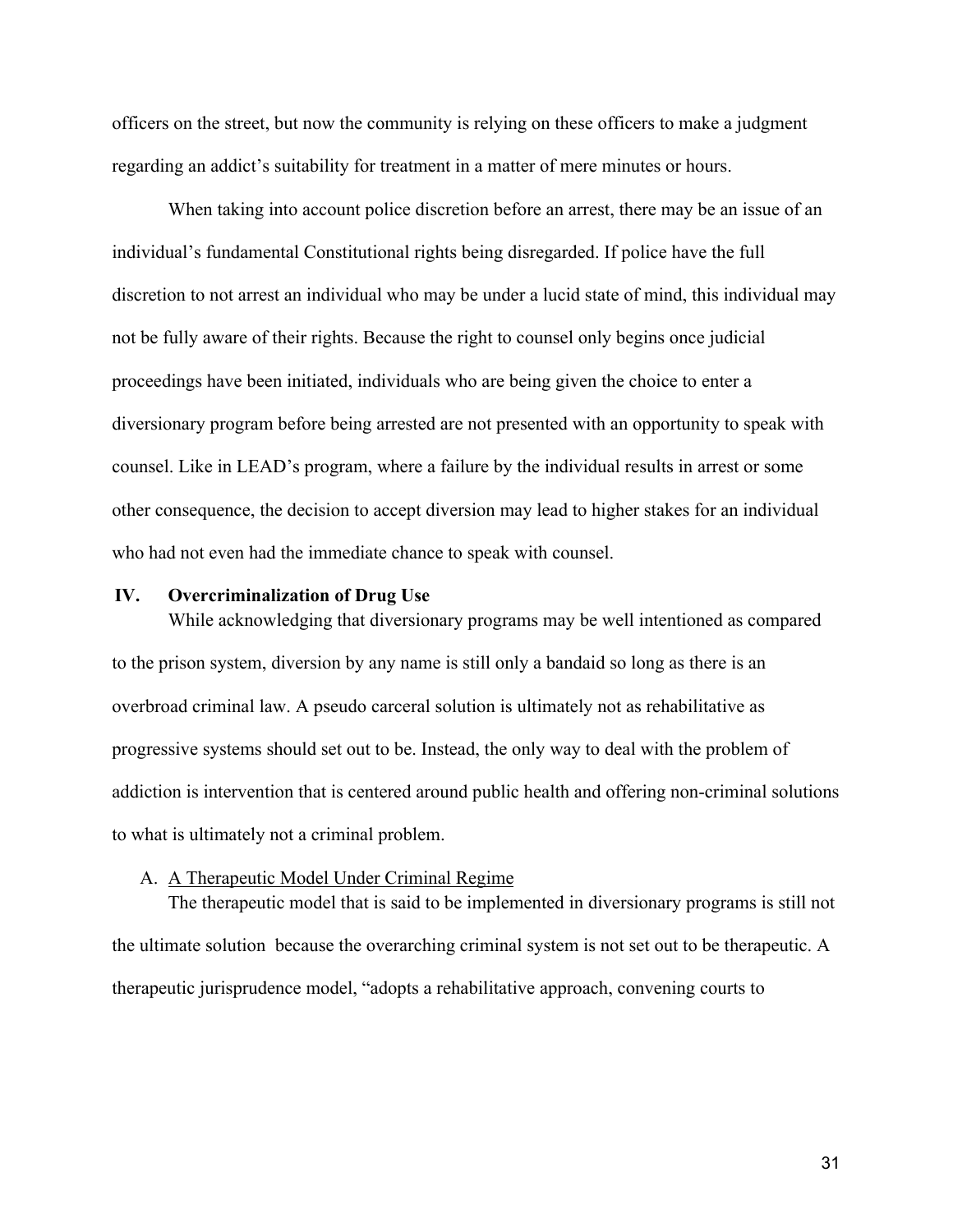therapeutically treat offenders." 163Post-arrest diversion relies on this model, having the judge attempt to make court proceedings themselves part of "ongoing psychotherapeutic interventions aimed at behavioral modification."164 While therapeutic diversionary models are set out to move individuals away from the criminal justice system, the overarching system is still guided by these criminal laws. In this progressive push to focus on rehabilitation, the Substance Abuse and Crime Prevention Act of 2000 or "Proposition 36" was created in California. The Act allows certain nonviolent drug offenders into diversion drug treatment programs rather than incarceration. 165 Trying to combine both the criminal justice system with a public health system, the Act seemed promising for the state of California where substance abuse is one of the major problems affecting the state's public health, <sup>166</sup> but because of the overbroad controlling criminal law many addicts who requested rehabilitation were still denied.

In the case of People v. Canty, defendant Michelle Canty was driving under the influence of drugs and seemed to be drifting into the center of the road, when she was stopped by an officer. <sup>167</sup> Canty had told the officer that she had taken methamphetamine and when the officer conducted a search he discovered that she had also possessed two grams of the drug. <sup>168</sup> Canty was charged with several felonies which included transportation, possession for sale, and being under the influence of methamphetamine. <sup>169</sup> After pleading guilty, both Canty and her mother submitted written requests to the trial court asking that she receive drug treatment, explaining

<sup>163</sup> *See* Allegra M. Mcleod, Decarceration Courts: Possibilities and Perils of a Shifting Criminal Law, 100 Geo. L.J. 1587, 1595 (2012).

<sup>164</sup> *See* Allegra M. Mcleod, Decarceration Courts: Possibilities and Perils of a Shifting Criminal Law, 100 Geo. L.J. 1587, 1595 (2012).

<sup>165</sup> *See* Behjat Sharif, The Substance Abuse and Crime Prevention Act: Challenges and Promises for Public Health., California Journal of Health Promotion 1, no. 1 32, 42 (2003)  $166$  Id.

<sup>167</sup> People v. Canty, 32 Cal. 4th 1266, 1274 (2004)

<sup>168</sup> Id.

 $169$  Id.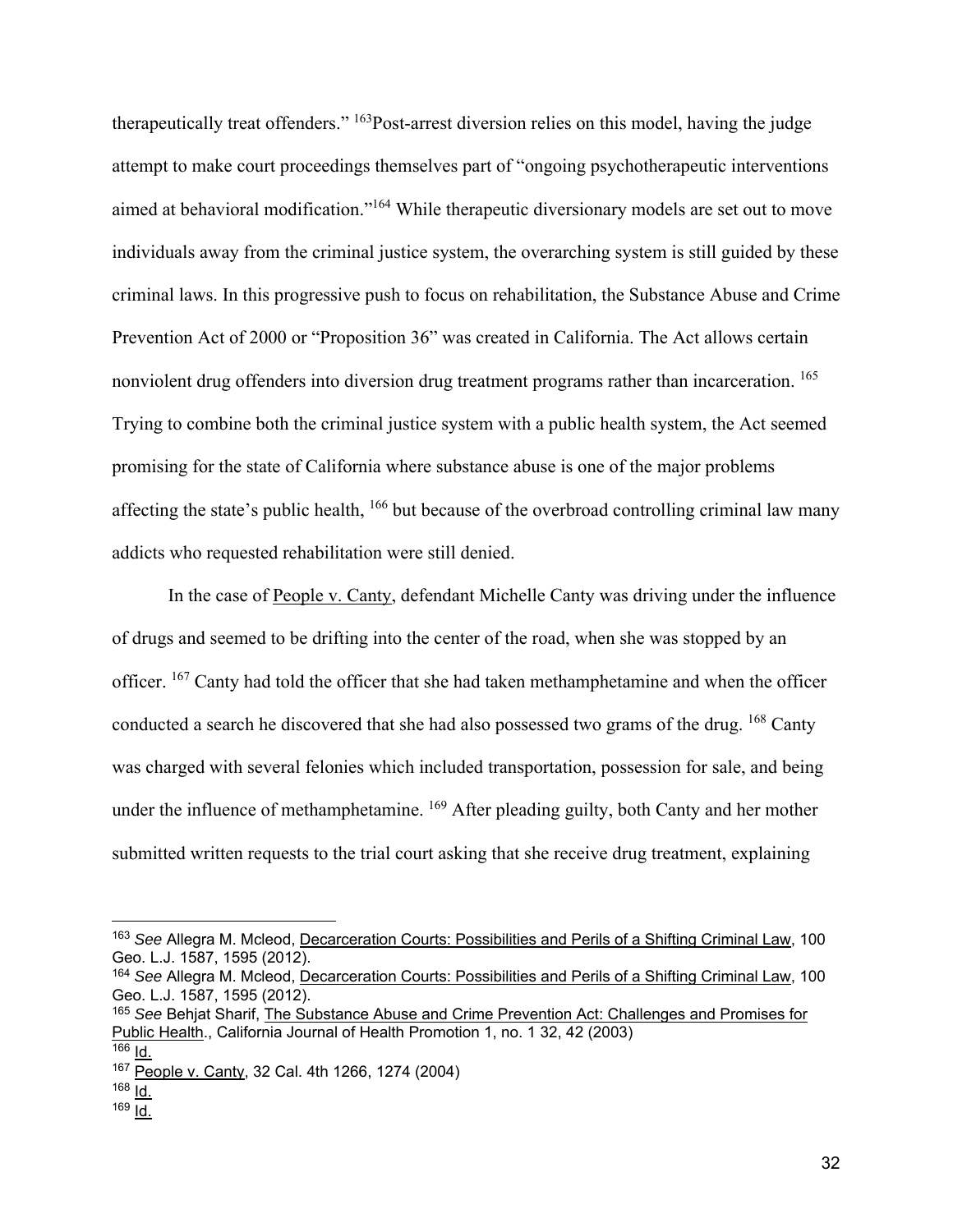that she had previously attended a drug treatment program which helped her to stay clean for more than two years. <sup>170</sup> Despite Michelle's pleas, the trial court denied defendant's request to be diverted to a drug treatment program holding that she was ineligible because her conviction of driving while under the influence was a "misdemeanor not related to the use of drugs," within the meaning of Proposition 36, to which the Court of Appeals and the Supreme Court of California affirmed.171

In Canty, Michelle argued that the misdemeanor of driving while under the influence of drugs should be equated with that of being under the influence of drugs or of possessing drugs, claiming that the use of drugs is integral to both acts.<sup>172</sup> While this may seem to be clear to those looking at drug use from a rehabilitative standpoint, because the court is guided by a looming criminal law system they could not agree. The court had to differentiate these acts by the impairment required for conviction and vehicle codes, stopping Canty from gaining the rehabilitative help she so desperately needed because of the fine print in the criminal law.<sup>173</sup>

# B. Decreasing the Substantive Criminal Footprint

The Human Rights Watch called for decriminalization in their 2016 article by making clear that "laws criminalizing drug use are inconsistent with respect for human autonomy."174 Criminalization of drugs is both "not an effective public safety policy," while also being counterproductive. 175 Individuals suffering from addiction fear law enforcement, forcing them to hide out while using, run from health services, and sometimes refuse to call for help for fear of

<sup>170</sup> Id.

 $171 \overline{Id}$ .

<sup>172</sup> Id. at 1278.

 $173$   $Id.$ 

<sup>174</sup> *See* Leslie E. Scott, Drug Decriminalization, Addiction, and Mass Incarceration: A Theories of Punishment Framework For Ending The War on Drugs. 48 N. Ky. L. Rev. 267, 269 (2021) <sup>175</sup> <u>Id.</u>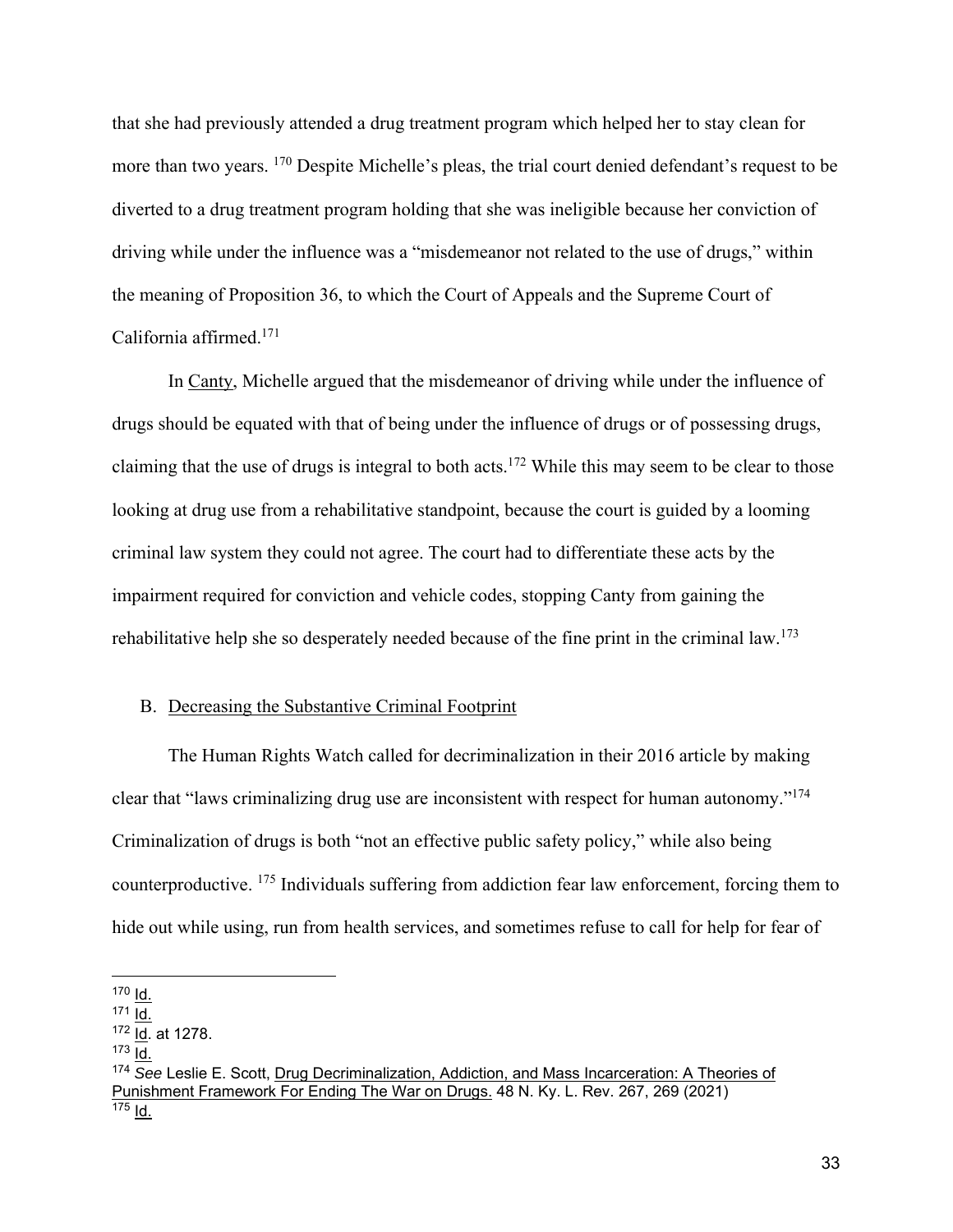potential arrest leading to overdose and death. The Human Rights Watch article, titled "Every 25 Seconds: The Human Toll of Criminalizing Drug Use in the United States," points out that every twenty-five seconds in the country, someone is arrested for possessing drugs for their own use. 176

 Turning to other decriminalization models, it has been over a decade since Portugal has removed drug use from their criminal justice system.<sup>177</sup> When deciding whether to decriminalize drug use, the CNDS stated that "decriminalize does not mean 'deproblematize,' and emphasized that the stigma attached to criminal proceedings actually harms attempts to aid drug users." 178 In 2000, Portugal passed the law "30/2000" which decriminalized "the consumption, acquisition, and possession of all illicit drugs for personal use."<sup>179</sup> Under this regime, drug use is prohibited as an administrative offense, rather than a criminal one. <sup>180</sup> In situations where the police encounter a person who is using drugs, the officers instead confiscate the drugs and issue an administrative citation to the person, to which the person then has 72 hours to appear before the CDT. 181 Once the CDT determines that the person is a dependent drug user, the person has the opportunity to voluntarily enter and complete drug treatment where all sanctions are then suspended. <sup>182</sup> This model of decriminalization pushes the goals of dissuading drug use and encouraging addicts into treatment, rather than harsh punishment and criminal records.

While it is fine for diversion to exist so long as the incarceration system does what needs to happen for optimum widespread change is a lessening of the substantive criminal footprint

 $176$   $\text{Id}$ .

<sup>177</sup> *See* Jordan Blair Woods, A Decade After Drug Decriminalization: What Can The United States Learn From The Portuguese Model, 15 UDC-DCSL L. Rev. 1, 5 (2011)

 $178$  Id. at 8.

<sup>179</sup> Id. at 16.

<sup>180</sup>  $Id.$ 

<sup>181</sup> Id. at 17.

<sup>182</sup> Id. at 18.